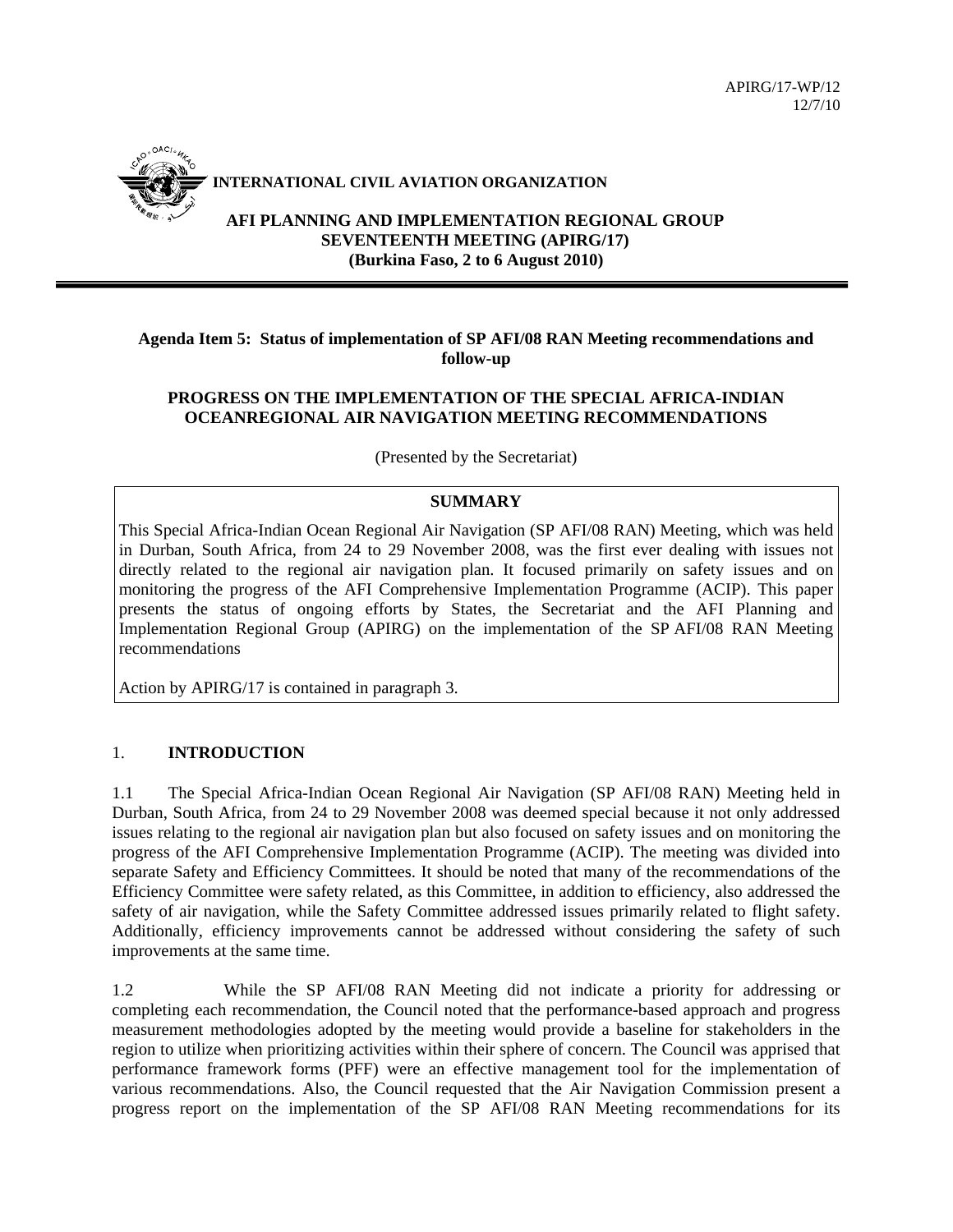consideration and submission to the 37th Session of the Assembly. It should be noted that the follow-up to all efficiency recommendations will be handled by the AFI Planning and Implementation Regional Group (APIRG) on a continuous basis while many flight safety issues will be addressed by the newly formed Regional Aviation Safety Group – Africa (RASG-AFI) and ACIP. The Appendix to this working paper contains an action plan that indicates the following:

- a) the current status of implementation by States, the Secretariat and APIRG of the SP AFI/08 RAN Meeting recommendations;
- b) specific target dates for implementation in relation to each recommendation;
- c) categorization of the recommendations in terms of short- (2010-2011), medium- (2010-2015) and long-term (ongoing) projects;
- d) challenges being encountered in the implementation of recommendations; and
- e) identified accountability for each recommendation.

# 2. **CONCLUSION**

2.1 A number of significant initiatives developed by the SP AFI/08 RAN Meeting are aimed at improving safety and efficiency within the AFI Region. The meeting identified fundamental principles which could have medium- to long-term impact on the AFI Region States' safety culture. The SP AFI/08 RAN Meeting did not specifically address required resources to follow-up on the recommendations. Instead, it focused on the critical safety and efficiency needs of the region. Some of the recommendations, however, call for comprehensive work programmes which may require a substantial effort by States with consequential financial impact. The Council advises that efforts should be made to identify funding sources. In this regard, a clear distinction should be made between funds needed by ICAO for ACIP-related projects and funds required for implementation of these projects by States or groupings of States with the support of donors. In the field of safety, ACIP, Regional Offices and Headquarters are called upon to provide resources. In this regard, support from the global community is essential for the successful implementation of all of the recommendations which would lead to improved aviation safety in the AFI Region. In the meantime, the Council will continue to actively monitor the implementation of the recommendations through the reports of APIRG and the RASG-AFI.

## 3. **ACTION BY APIRG/17**

3.1 The meeting is invited to:

- a) note and update the current status of implementation of SP AFI/08 RAN Meeting recommendations;
- b) analyze, in coordination with States, the Action Plan in the Appendix hereto and determine resource requirements for the States for its implementation;
- c) identify funding sources for the States for the implementation of the Action Plan; and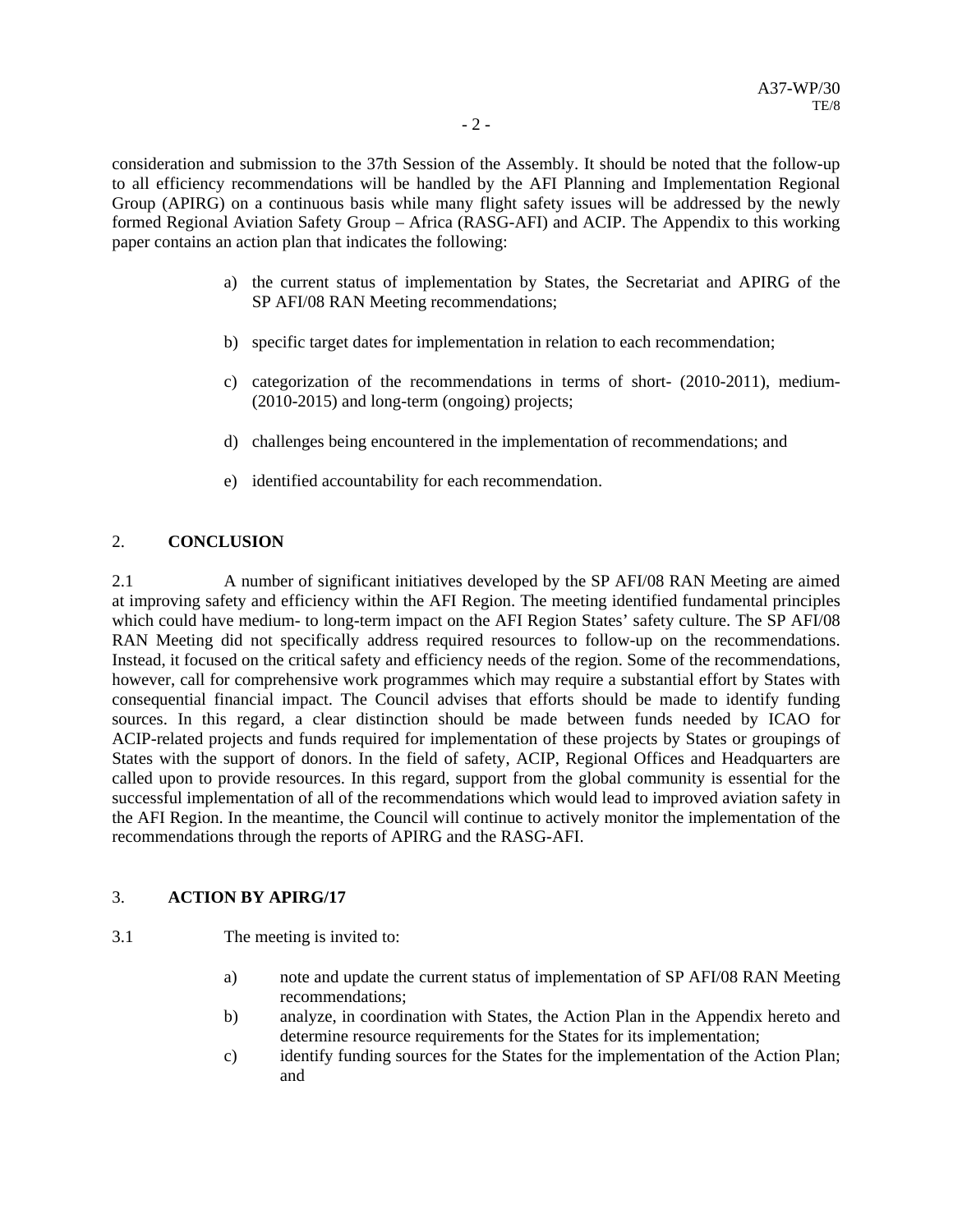d) encourage Stakeholders to support States in the implementation of the SP AFI/08 RAN Meeting recommendations.

— — — — — — — —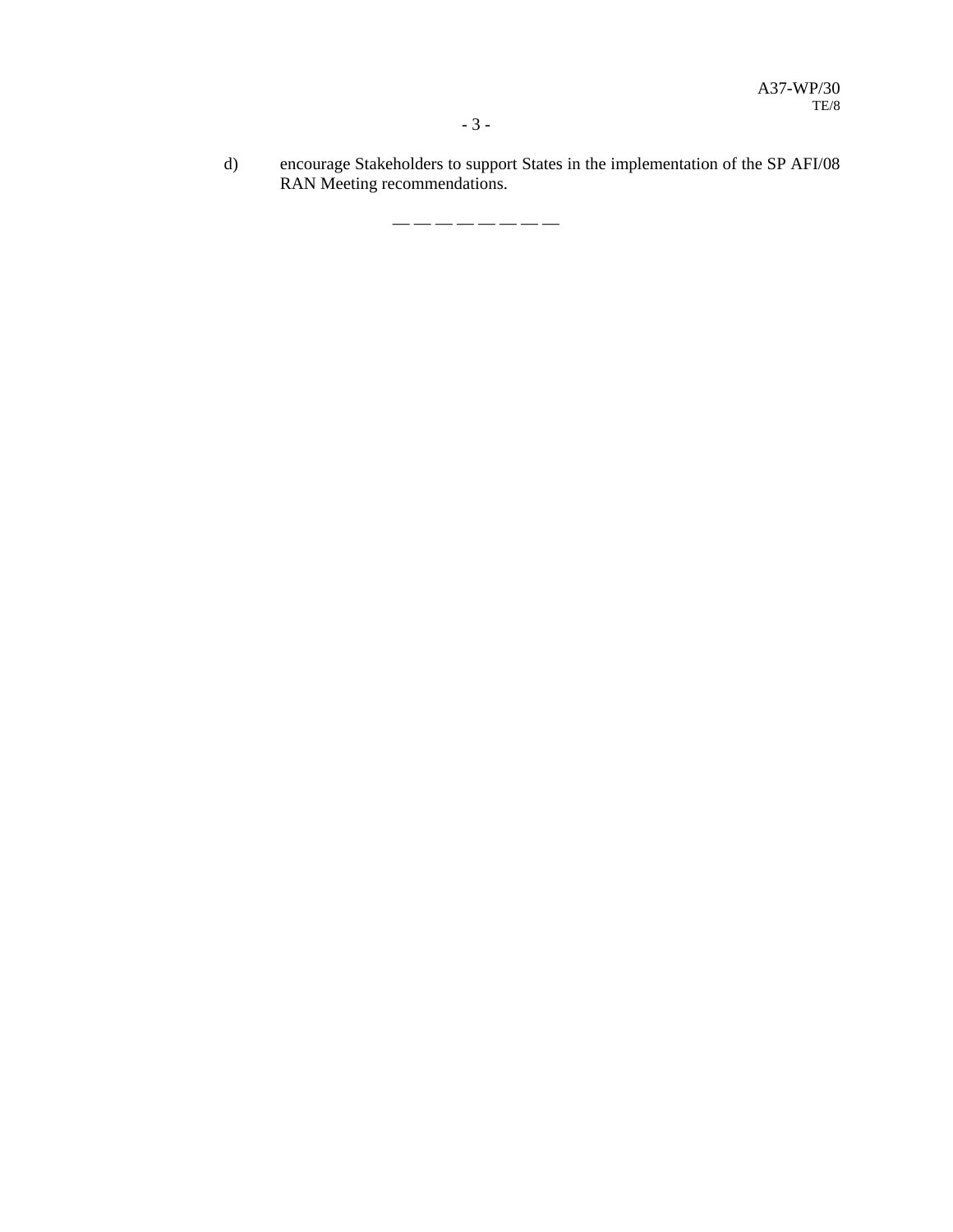#### **APPENDIX**

#### **ACTION PLAN FOR IMPLEMENTATION OF SP AFI/08 RAN RECOMMENDATIONS**

|     | SP AFI/08 RAN           | <b>Action taken/planned</b>                 | <b>Outcome</b>     | <b>Challenges</b>  | <b>Responsible</b> | <b>Target Date</b> |
|-----|-------------------------|---------------------------------------------|--------------------|--------------------|--------------------|--------------------|
|     | <b>Rec./Task</b>        |                                             |                    |                    | <b>Stakeholder</b> |                    |
| No. | <b>Title</b>            |                                             |                    |                    |                    |                    |
| 3/1 | <b>ICAO</b> involvement | ICAO will continue to involve itself in     | Harmonized and     | Lack of funding;   | <b>States</b>      | Implementation     |
|     | in the                  | national/regional civil aviation projects   | integrated         | lack of awareness  | ROS                | on continuous      |
|     | implementation of       | through the Technical Co-operation          | national/regiona   | of aviation        | <b>TCB</b>         | basis              |
|     | civil aviation          | Bureau (TCB). New projects, addressing      | l civil aviation   | priorities at high |                    |                    |
|     | projects                | safety issues especially with regard to the | projects to assist | level in most      |                    |                    |
|     |                         | implementation of USOAP Corrective          | States in          | States; and lack   |                    |                    |
|     | Long-term project       | Action Plans, have been initiated with a    | achieving          | of political will  |                    |                    |
|     |                         | number of States. The initiatives are       | compliance with    | to support         |                    |                    |
|     |                         | undertaken on a continuous basis.           | <b>ICAO SARPs</b>  | aviation projects  |                    |                    |
| 3/2 | ACIP programme          | ACIP has established communication          | Enhanced           | Limitations of     | <b>States</b>      | Implementation     |
|     | implementation          | links with all States in the AFI Region.    | aviation safety    | technology         | <b>ACIP</b>        | on continuous      |
|     |                         | ACIP communicates its programme of          |                    | available in       | ROS                | basis              |
|     | Long-term project       | activities using direct communication (e-   |                    | States and among   |                    |                    |
|     |                         | mails, letters, etc.) and through the ACIP  |                    | stakeholders       |                    |                    |
|     |                         | website. ACIP activities and programmes     |                    |                    |                    |                    |
|     |                         | are also published in African aviation      |                    |                    |                    |                    |
|     |                         | media and the ICAO main website.            |                    |                    |                    |                    |
| 3/3 | Performance-based       | In April 2010 APIRG subgroups               | Performance-       | Resources          | <b>ROs</b>         | 2011               |
|     | approach and            | undertook further work to develop           | based regional     | needed to assist   |                    |                    |
|     | measurement             | performance objectives initiated by the SP  | air navigation     | States to          |                    |                    |
|     |                         | AFI/08 RAN Meeting related to ATM,          | planning and       | understand and     |                    |                    |
|     | Short-term project      | AIS/MAP, SAR and CNS fields.                | implementation     | implement the      |                    |                    |
|     |                         |                                             |                    | concept            |                    |                    |
|     |                         | Under the special implementation project    |                    |                    | <b>ICAO HQ</b>     | 2010               |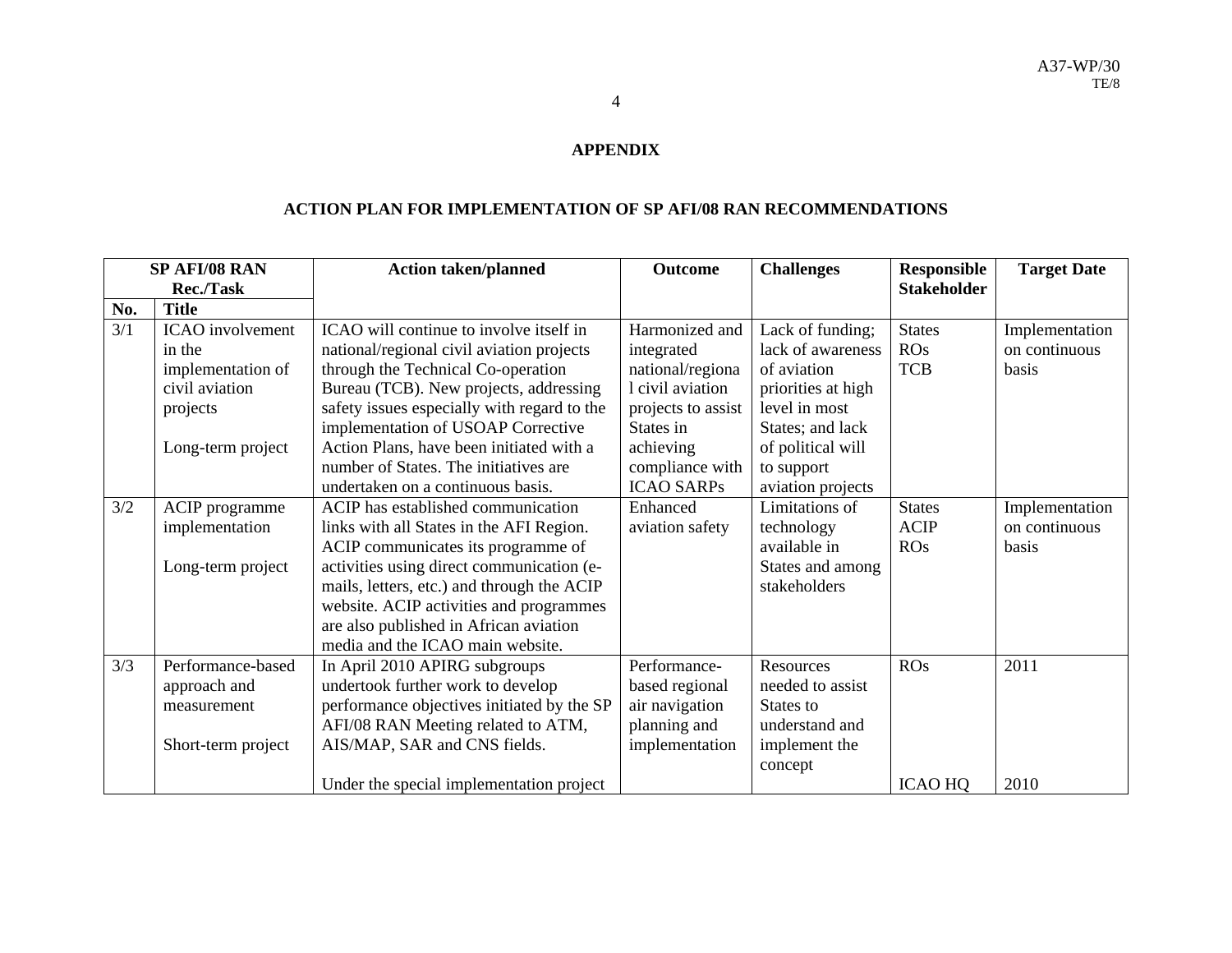| -           |
|-------------|
| ×           |
| ×<br>×<br>٠ |

| <b>SP AFI/08 RAN</b> |                                                                           | <b>Action taken/planned</b>                                                                                                                                                                                                                                                                                                                                                                                                                                                                                                                                                                                                    | <b>Outcome</b>                                                                                                            | <b>Challenges</b>                                                               | <b>Responsible</b>                                | <b>Target Date</b>                                                                                                                                                                                                                |
|----------------------|---------------------------------------------------------------------------|--------------------------------------------------------------------------------------------------------------------------------------------------------------------------------------------------------------------------------------------------------------------------------------------------------------------------------------------------------------------------------------------------------------------------------------------------------------------------------------------------------------------------------------------------------------------------------------------------------------------------------|---------------------------------------------------------------------------------------------------------------------------|---------------------------------------------------------------------------------|---------------------------------------------------|-----------------------------------------------------------------------------------------------------------------------------------------------------------------------------------------------------------------------------------|
|                      | Rec./Task                                                                 |                                                                                                                                                                                                                                                                                                                                                                                                                                                                                                                                                                                                                                |                                                                                                                           |                                                                                 | <b>Stakeholder</b>                                |                                                                                                                                                                                                                                   |
| No.                  | <b>Title</b>                                                              |                                                                                                                                                                                                                                                                                                                                                                                                                                                                                                                                                                                                                                |                                                                                                                           |                                                                                 |                                                   |                                                                                                                                                                                                                                   |
|                      |                                                                           | (SIP) mechanism, a regional performance<br>framework workshop will be held in<br>December 2010 with the objective to<br>develop a regional capability to undertake<br>planning for air navigation systems using<br>the performance framework forms (PFF).                                                                                                                                                                                                                                                                                                                                                                      |                                                                                                                           |                                                                                 |                                                   |                                                                                                                                                                                                                                   |
| 4/1                  | Implementation of<br>the safety critical<br>elements<br>Long-term project | The eight critical elements are addressed<br>during the gap analysis with States. To<br>date more than 90% of States have been<br>covered. Additionally, these elements<br>have been addressed through the universal<br>safety oversight audit programme<br>(USOAP).                                                                                                                                                                                                                                                                                                                                                           | Well organized<br>civil aviation<br>regulatory<br>framework with<br>a<br>comprehensive<br>civil aviation<br>safety system | Assistance to<br>States is<br>hampered by<br>limitations in<br>resources in ROs | <b>States</b><br><b>ROs</b>                       | Implementation<br>on continuous<br>basis                                                                                                                                                                                          |
| 4/2                  | Improved oversight<br>Short- to medium-<br>term project                   | Support was provided to the Banjul<br>Accord Group (BAG) member States to<br>establish a Regional Safety Oversight<br>Organization (BAGASOO), which<br>became operational as of 1 May 2010; a<br>regional organization framework was<br>developed for the Economic and<br>Monetary Union of West Africa<br>(UEMOA) member States and Mauritania<br>(February 2010) and expected to be<br>operational by December 2010; a<br>consultation with the Central African<br><b>Economic and Monetary Community</b><br>(CEMAC) States and Sao Tome and<br>Principe was completed (February 2010).<br>An agreement was reached with the | Regulatory<br>oversight<br>system in place                                                                                | Bottlenecks in<br>some Regional<br>Economic<br>Communities<br>(RECs)            | <b>States</b><br><b>ACIP</b><br>ROS<br><b>TCB</b> | <b>BAGASOO</b><br>operational as of<br>3 May 2010<br><b>UEMOA</b> and<br>Mauritania<br>framework<br>agreement is<br>scheduled to be<br>signed in 2010<br>Consultation<br>with CEMAC<br>States and Sao<br>Tome and<br>Principe are |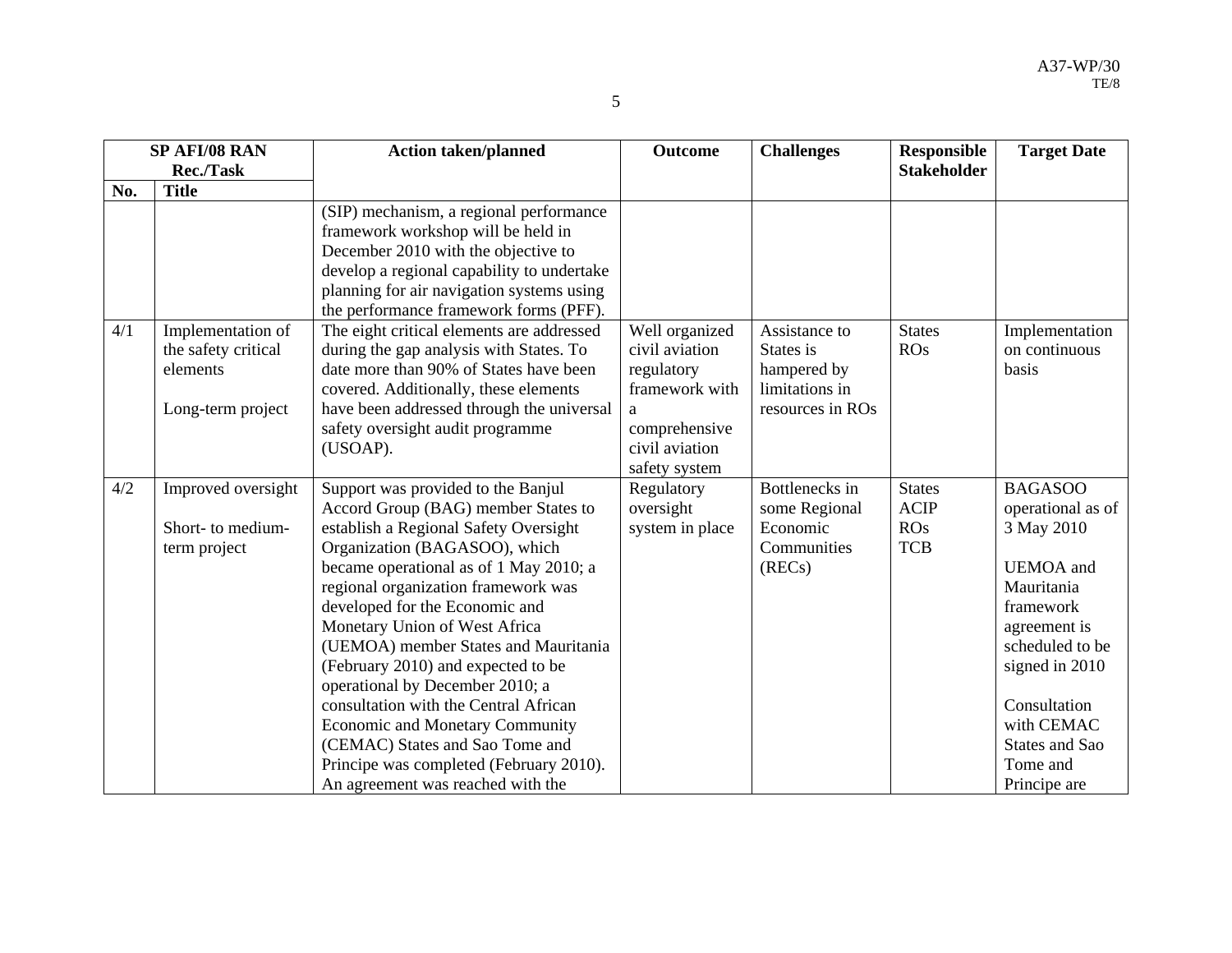| ۰,<br>۰.<br>۰<br>r |  |
|--------------------|--|
| i<br>i             |  |

| SP AFI/08 RAN |                  | <b>Action taken/planned</b>                 | <b>Outcome</b> | <b>Challenges</b> | <b>Responsible</b> | <b>Target Date</b>  |
|---------------|------------------|---------------------------------------------|----------------|-------------------|--------------------|---------------------|
|               | <b>Rec./Task</b> |                                             |                |                   | <b>Stakeholder</b> |                     |
| No.           | <b>Title</b>     |                                             |                |                   |                    |                     |
|               |                  | Partner States of the East African          |                |                   |                    | expected to         |
|               |                  | Community (EAC) on the provision of         |                |                   |                    | start in 2010       |
|               |                  | support to the Civil Aviation Safety and    |                |                   |                    |                     |
|               |                  | Security Oversight Agency (CASSOA),         |                |                   |                    | Development of      |
|               |                  | to enhance its effectiveness as a Regional  |                |                   |                    | harmonized          |
|               |                  | Safety Oversight Organization (RSOO)        |                |                   |                    | guidance            |
|               |                  | for the EAC Partner States. ICAO ESAF       |                |                   |                    | material for        |
|               |                  | Office is actively engaged in providing     |                |                   |                    | <b>CASSOA</b>       |
|               |                  | guidance and assistance to CASSOA in        |                |                   |                    | completed           |
|               |                  | this respect. A two week workshop on        |                |                   |                    |                     |
|               |                  | development of harmonized guidance          |                |                   |                    | The feasibility     |
|               |                  | material was held at the ESAF office led    |                |                   |                    | study on the        |
|               |                  | by the ESAF RO Flight Safety in             |                |                   |                    | establishment of    |
|               |                  | coordination with the Technical Working     |                |                   |                    | a Regional          |
|               |                  | Group of CASSOA. In addition ESAF is        |                |                   |                    | Centre for          |
|               |                  | actively pursuing the establishment of a    |                |                   |                    | Aviation            |
|               |                  | Regional Centre for Aviation Medicine       |                |                   |                    | Medicine was        |
|               |                  | under the umbrella of the CASSOA for        |                |                   |                    | completed and       |
|               |                  | the EAC partner States. A gap analysis      |                |                   |                    | will be             |
|               |                  | has been completed for the Southern         |                |                   |                    | presented to the    |
|               |                  | <b>African Development Community</b>        |                |                   |                    | <b>CASSOA Board</b> |
|               |                  | (SADC) States and a meeting with the        |                |                   |                    | for approval in     |
|               |                  | Directors General to determine priority     |                |                   |                    | third quarter of    |
|               |                  | projects is scheduled in the fourth quarter |                |                   |                    | 2010.               |
|               |                  | of 2010.                                    |                |                   |                    |                     |
|               |                  |                                             |                |                   |                    | Support to          |
|               |                  | Regional Office Safety Teams are            |                |                   |                    | CASSOA to be        |
|               |                  | responsible for the follow-up on the        |                |                   |                    | completed by        |
|               |                  | technical support being provided to the     |                |                   |                    | December 2010       |
|               |                  | RSOOs and COSCAPS to ensure                 |                |                   |                    |                     |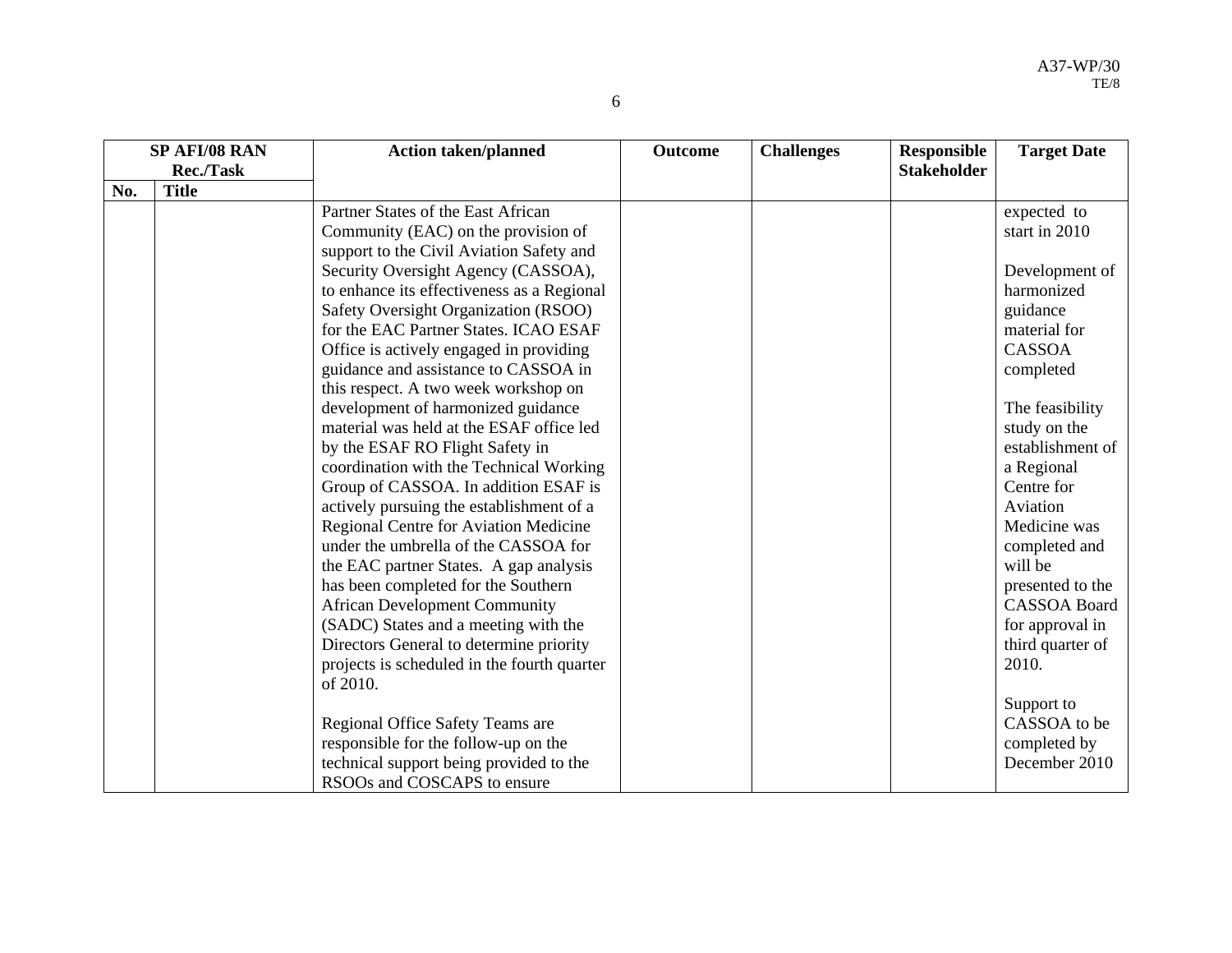|     | SP AFI/08 RAN                                               | <b>Action taken/planned</b>                                                                                                                                                                                                                                                                                                                                                                                                                                   | <b>Outcome</b>                                                                  | <b>Challenges</b>                                                                            | <b>Responsible</b>                         | <b>Target Date</b>                                                                                                                                                      |
|-----|-------------------------------------------------------------|---------------------------------------------------------------------------------------------------------------------------------------------------------------------------------------------------------------------------------------------------------------------------------------------------------------------------------------------------------------------------------------------------------------------------------------------------------------|---------------------------------------------------------------------------------|----------------------------------------------------------------------------------------------|--------------------------------------------|-------------------------------------------------------------------------------------------------------------------------------------------------------------------------|
|     | Rec./Task                                                   |                                                                                                                                                                                                                                                                                                                                                                                                                                                               |                                                                                 |                                                                                              | <b>Stakeholder</b>                         |                                                                                                                                                                         |
| No. | <b>Title</b>                                                |                                                                                                                                                                                                                                                                                                                                                                                                                                                               |                                                                                 |                                                                                              |                                            |                                                                                                                                                                         |
|     |                                                             | sustainability of accomplishments                                                                                                                                                                                                                                                                                                                                                                                                                             |                                                                                 |                                                                                              |                                            |                                                                                                                                                                         |
| 4/3 | State safety<br>programme<br>Medium-term<br>project         | State safety programme (SSP) training<br>courses were provided to all States in the<br>AFI Region; regional safety programmes<br>were developed as part of the<br>establishment of the RSOOs; and<br>integrated safety management (ISM)<br>courses were provided to States as a tool<br>to use in the development of their SSPs.<br>Regional Office Safety Teams are<br>responsible for the follow-up on the<br>implementation of State Safety<br>Programmes. | SSP <sub>s</sub> are<br>established and<br>safety is<br>improved                | Limited follow-<br>up by States to<br>implement<br>proposed<br>programmes                    | <b>States</b><br><b>ACIP</b><br><b>ROs</b> | AFI regions<br>expected to have<br>a regional safety<br>programme by<br>end of 2010<br><b>All States</b><br>expected to have<br>developed their<br>SSPs by July<br>2012 |
| 4/4 | <b>ADREP/ECCAIRS</b><br>implementation<br>Long-term project | <b>ACIP</b> conducted two Aviation Incident<br>Reporting System (ECCAIRS) courses<br>for European Co-ordination Centre in<br>2009.<br>ECCAIRs technical staff conducted end<br>user course in Lusaka Zambia from 17 to<br>27 May and was attended by Zambia,<br>Angola, Zimbabwe, Botswana, Kenya,<br>Uganda and Mauritius.<br>Regional Office Safety Teams are<br>responsible for the follow-up on the<br>conduct of ECCAIRS courses                         | Establishment<br>of regional<br>safety database<br>and access to<br>safety data | Further adequate<br>reporting culture;<br>lack of follow-up<br>by States and<br>stakeholders | <b>States</b><br><b>ACIP</b><br><b>ROs</b> | Implementation<br>on continuous<br>basis                                                                                                                                |
| 4/5 | Establishment of<br>regional accident<br>investigation      | As part of the support provided for the<br>establishment of the RSOOs, ACIP also<br>developed organizational, legal and                                                                                                                                                                                                                                                                                                                                       | <b>Effective</b> and<br>independent<br>incident and                             | Bottlenecks in<br>some RECs                                                                  | <b>States</b><br><b>ACIP</b><br><b>ROs</b> | September 2010<br>(BAG)                                                                                                                                                 |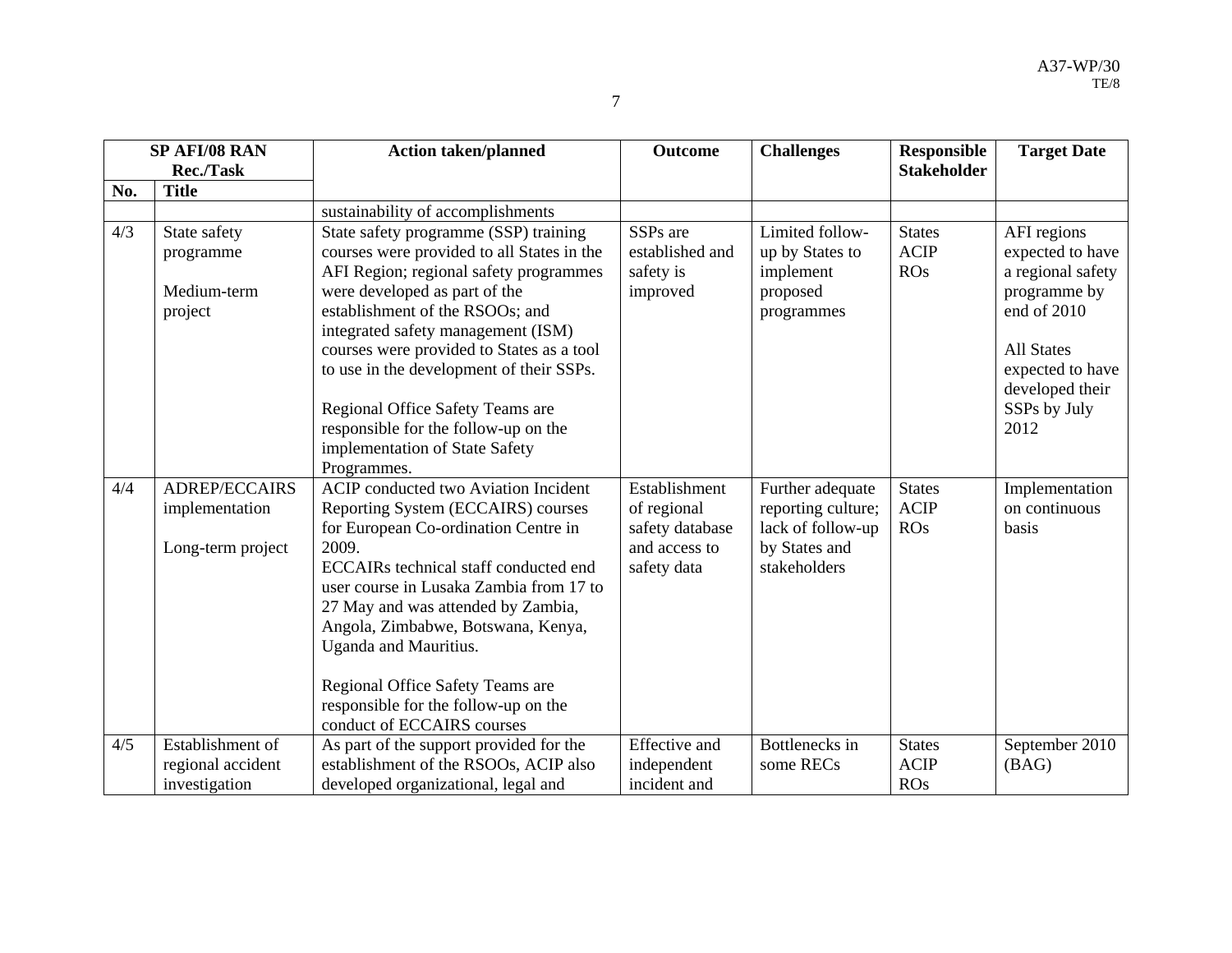|     | SP AFI/08 RAN<br><b>Rec./Task</b> | <b>Action taken/planned</b>                                                                                                     | <b>Outcome</b>            | <b>Challenges</b> | <b>Responsible</b><br><b>Stakeholder</b> | <b>Target Date</b>                                  |
|-----|-----------------------------------|---------------------------------------------------------------------------------------------------------------------------------|---------------------------|-------------------|------------------------------------------|-----------------------------------------------------|
| No. | <b>Title</b>                      |                                                                                                                                 |                           |                   |                                          |                                                     |
|     | organizations                     | financial frameworks for the<br>establishment of regional accident                                                              | accident<br>investigation |                   | <b>TCB</b>                               | December 2010<br>(UEMOA)                            |
|     | Short- to medium-<br>term project | investigation agencies (RAIA).                                                                                                  |                           |                   |                                          | March 2011                                          |
|     |                                   | The BAG member States have established<br>RAIA (operational as of September                                                     |                           |                   |                                          | (CEMAC)                                             |
|     |                                   | 2010); a framework agreement for the<br>establishment of RAIA for UEMOA                                                         |                           |                   |                                          | <b>July 2011</b><br>(EAC)                           |
|     |                                   | member States and Mauritania has been<br>developed and will be signed at the<br>appropriate level.                              |                           |                   |                                          | September 2011<br>(SADC)                            |
|     |                                   | <b>Consultation with the East African</b><br>Community (EAC) Partner States leading<br>to the establishment of the EAC Accident |                           |                   |                                          | Training courses<br>are held on<br>continuous basis |
|     |                                   | Investigation Agency was held in April<br>2010 and for the CEMAC member States<br>and Sao Tome and Principe was held in         |                           |                   |                                          |                                                     |
|     |                                   | July 2010. Processes for the establishment<br>of an RAIA in SADC States will follow                                             |                           |                   |                                          |                                                     |
|     |                                   | the determination of priorities by the<br>Directors General at the completion of the                                            |                           |                   |                                          |                                                     |
|     |                                   | gap analysis.<br>Two AIG training courses (English and                                                                          |                           |                   |                                          |                                                     |
|     |                                   | French) were delivered in 2010.                                                                                                 |                           |                   |                                          |                                                     |
| 4/6 | Investigation of air              | The regional offices forwarded the report                                                                                       | <b>Effective</b> and      | Lack of follow-   | <b>TAG</b>                               | Implementation                                      |
|     | traffic services                  | of the Air Traffic Services (ATS) Incident                                                                                      | independent               | up by States and  | <b>States</b>                            | on continuous                                       |
|     | incidents and                     | Analysis Group (AIAG) - 2009 to States                                                                                          | incident                  | stakeholders. In  |                                          | basis                                               |
|     | provision of                      | and urged follow-up action and                                                                                                  | investigation             | some cases,       |                                          |                                                     |
|     | comprehensive                     | investigation of incidents as well as                                                                                           |                           | States are        |                                          |                                                     |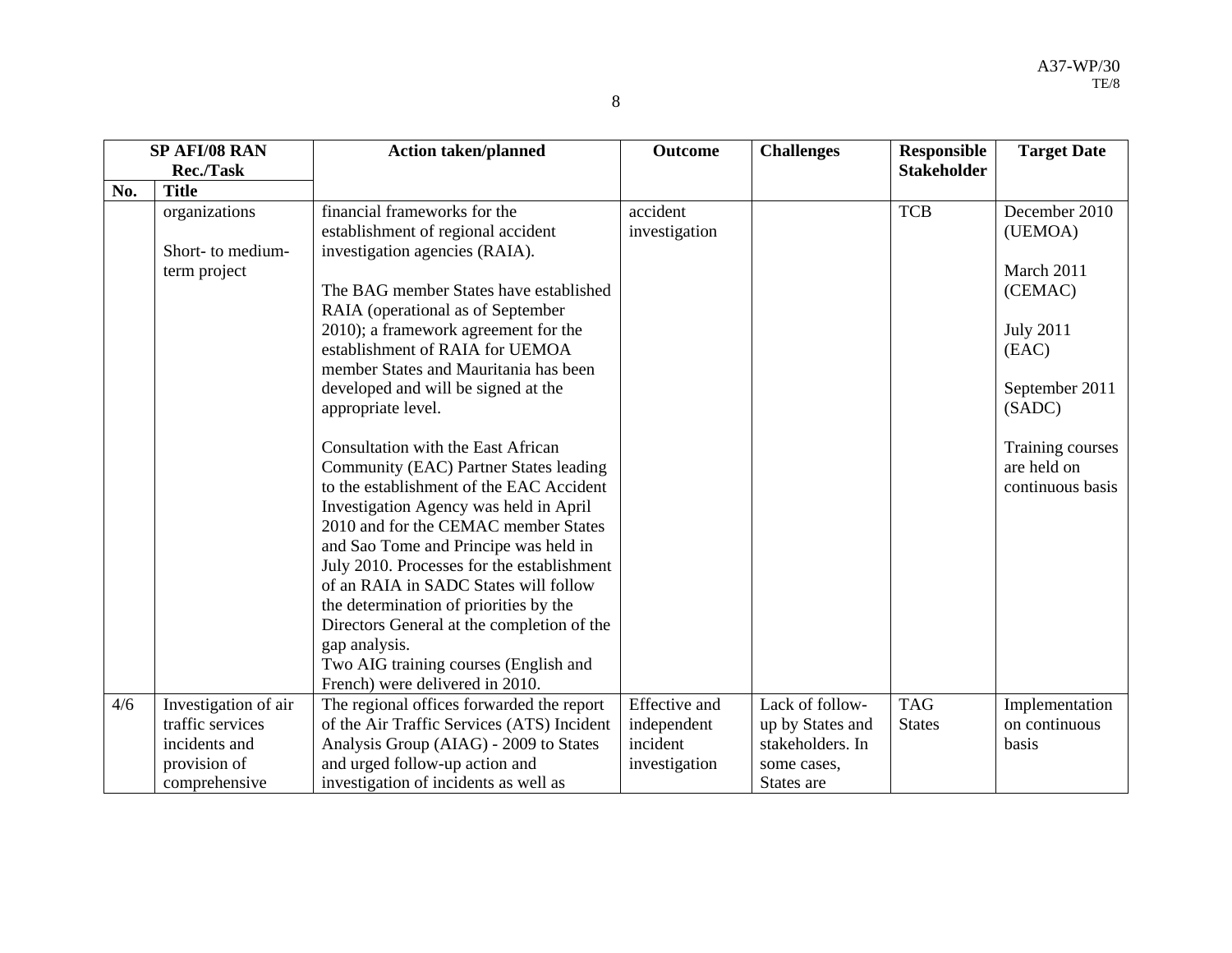|     | SP AFI/08 RAN                                                          | <b>Action taken/planned</b>                                                                                                                                                                                                                                                                                                                                                                           | <b>Outcome</b>                                                                                                                                                                                                      | <b>Challenges</b>                                                                                                                     | <b>Responsible</b>                                               | <b>Target Date</b>                       |
|-----|------------------------------------------------------------------------|-------------------------------------------------------------------------------------------------------------------------------------------------------------------------------------------------------------------------------------------------------------------------------------------------------------------------------------------------------------------------------------------------------|---------------------------------------------------------------------------------------------------------------------------------------------------------------------------------------------------------------------|---------------------------------------------------------------------------------------------------------------------------------------|------------------------------------------------------------------|------------------------------------------|
|     | <b>Rec./Task</b>                                                       |                                                                                                                                                                                                                                                                                                                                                                                                       |                                                                                                                                                                                                                     |                                                                                                                                       | <b>Stakeholder</b>                                               |                                          |
| No. | <b>Title</b>                                                           |                                                                                                                                                                                                                                                                                                                                                                                                       |                                                                                                                                                                                                                     |                                                                                                                                       |                                                                  |                                          |
|     | feedback to parties<br>involved<br>Long-term project                   | feedback.<br>In addition to the AIAG meetings, the<br>Tactical Action Group (TAG) started in<br>July 2009 requested States and airlines to<br>investigate unsatisfactory condition<br>reports (which are inclusive of ATS<br>incidents) and to provide feedback. The<br>two mechanisms are to be continued.<br>TAG/2 convened on 23 and 24 April<br>2010. Also, see remarks on<br>Recommendation 6/7. | Sharing of<br>safety<br>information                                                                                                                                                                                 | delaying to<br>accept assistance<br>missions.                                                                                         |                                                                  |                                          |
| 4/7 | Reporting of air<br>traffic services<br>incidents<br>Long-term project | The TAG mechanism has been used<br>effectively to follow-up on incident<br>reports that came mostly through<br>electronic reporting.<br>ATS/AIS/SAR SG/11 meeting held in<br>April 2010 reviewed the usage of the<br>ICAO model incident report format in<br>Doc 4444, Appendix 4 and undertook to<br>make it more user-friendly.                                                                     | Implementation<br>of just culture<br>through<br>encouragement<br>to airline<br>operators to<br>report incidents.<br>More regular<br>reporting,<br>particularly by<br>air traffic<br>controllers and<br>flight crew. | Lack of follow-<br>up by States and<br>stakeholders. In<br>some cases,<br>States are<br>delaying to<br>accept assistance<br>missions. | ATS/AIS/<br><b>SAR SG</b><br>Airline<br>operators<br><b>IATA</b> | Implementation<br>on continuous<br>basis |
| 4/8 | Implementation<br>Support and                                          | States were made aware of the possibility<br>of ISD to assist with rectifying safety                                                                                                                                                                                                                                                                                                                  | Assistance to<br>States to resolve                                                                                                                                                                                  | Lack of<br>sustainable                                                                                                                | <b>ICAO HQ</b>                                                   | Implementation<br>on continuous          |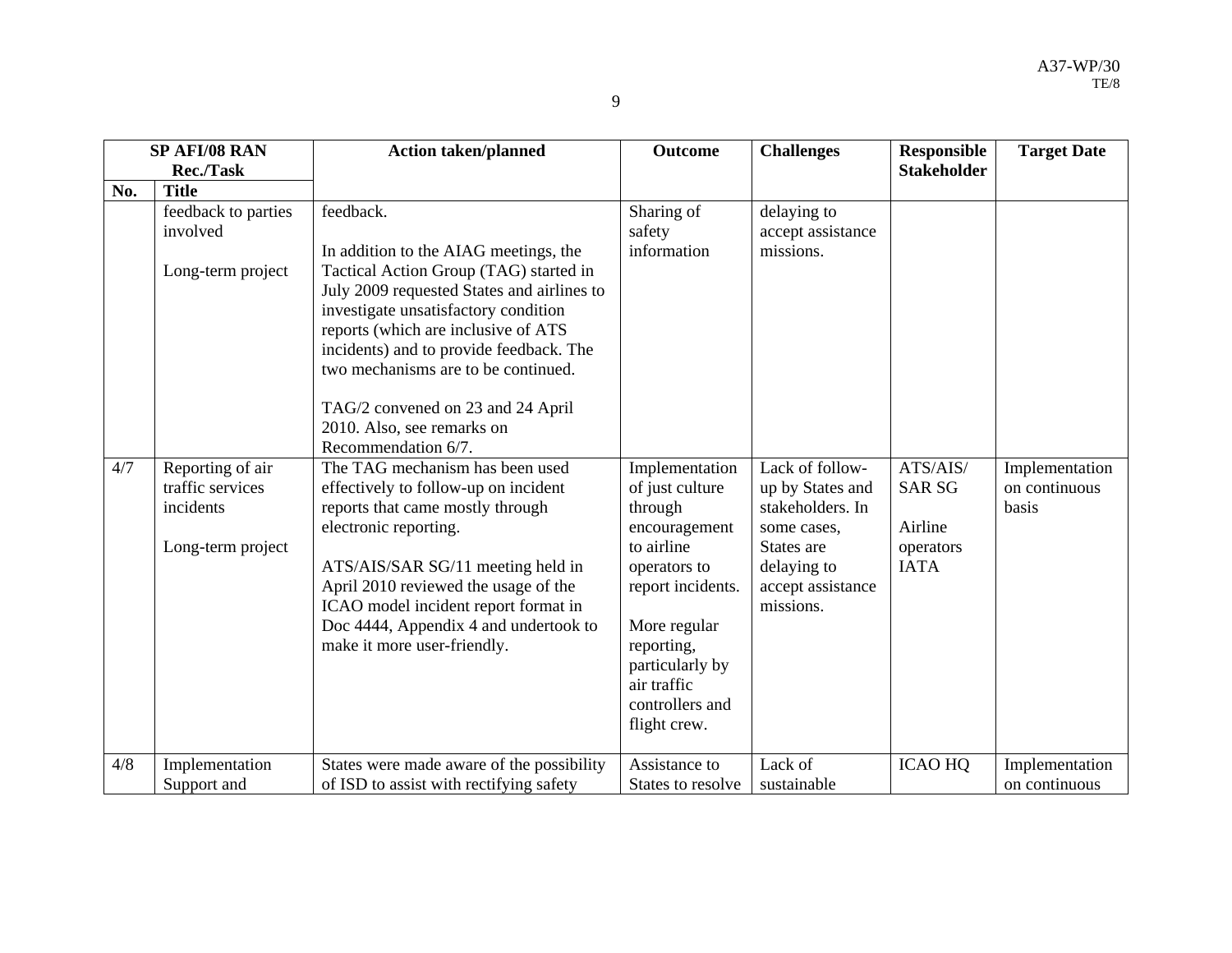|     | <b>SP AFI/08 RAN</b><br><b>Rec./Task</b>                                   | <b>Action taken/planned</b>                                                                                                                                                                                                                                                    | <b>Outcome</b>                                                                                        | <b>Challenges</b>                                                                                                 | <b>Responsible</b><br><b>Stakeholder</b>     | <b>Target Date</b>                                                                                                                                                                                                      |
|-----|----------------------------------------------------------------------------|--------------------------------------------------------------------------------------------------------------------------------------------------------------------------------------------------------------------------------------------------------------------------------|-------------------------------------------------------------------------------------------------------|-------------------------------------------------------------------------------------------------------------------|----------------------------------------------|-------------------------------------------------------------------------------------------------------------------------------------------------------------------------------------------------------------------------|
| No. | <b>Title</b>                                                               |                                                                                                                                                                                                                                                                                |                                                                                                       |                                                                                                                   |                                              |                                                                                                                                                                                                                         |
|     | Development (ISD)<br>programme                                             | oversight deficiencies and to promote the<br>establishment of partnerships.                                                                                                                                                                                                    | safety oversight<br>deficiencies.                                                                     | funding                                                                                                           |                                              | basis                                                                                                                                                                                                                   |
|     | Long-term project                                                          |                                                                                                                                                                                                                                                                                |                                                                                                       |                                                                                                                   |                                              |                                                                                                                                                                                                                         |
| 4/9 | The COSCAP<br>Programmes in<br>Africa<br>Short- to medium-<br>term project | Existing COSCAPs are being monitored<br>by the regional offices on a continuous<br>basis. Transformation of the COSCAPS<br>into RSOOs is being accomplished with<br>the assistance of ACIP. See Rec. 4/2                                                                       | Establishment<br>of safety<br>organizations to<br>support States<br>civil aviation<br>safety systems. | Lack of<br>sustainable<br>funding for some<br>of the COSCAPS<br>which is likely to<br>continue for<br><b>RSOO</b> | <b>TCB</b><br>ROS<br><b>ACIP</b>             | 2011                                                                                                                                                                                                                    |
| 5/1 | Regional safety<br>planning<br>methodology<br>Medium-term<br>project       | Gap analyses were conducted for 46<br>States in March 2010; remaining States to<br>be completed by third quarter of 2010;<br>maturity levels have been identified,<br>priority projects determined and action<br>plans developed. Support is being<br>delivered at all levels. | Integrated and<br>harmonized<br>safety planning                                                       | See Recs. 4/2 and<br>4/9                                                                                          | <b>ACIP</b><br>ROS<br><b>States</b>          | Gap analysis<br>completed<br>$2011 - all action$<br>plans will be<br>finalized and<br>activities will be<br>launched<br>$2012 -$ second<br>round of gap<br>analysis will be<br>undertaken to<br>assess progress<br>made |
| 5/2 | Commitment to<br>government and<br>industry cooperation                    | The SP AFI/08 RAN was convened in the<br>spirit of the need for collaboration<br>between the States and industry to address<br>safety issues.                                                                                                                                  | Consistent<br>coordination<br>with all<br>stakeholders                                                | Limited<br>cooperation<br>between<br>Government and                                                               | <b>ICAO</b><br><b>States</b><br>Stakeholders | Implementation<br>on continuous<br>basis                                                                                                                                                                                |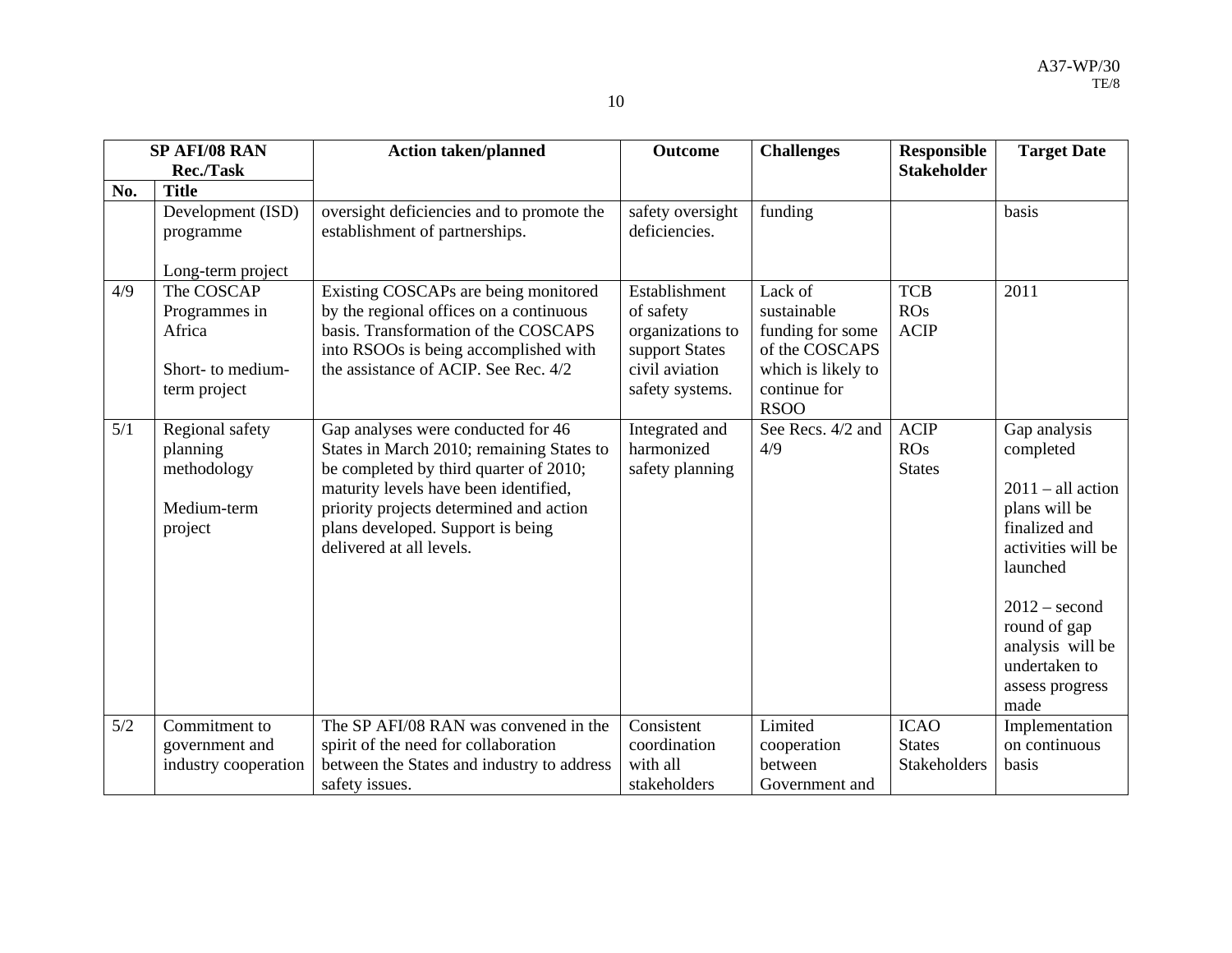| н |  |
|---|--|
|   |  |

| SP AFI/08 RAN |                                                      | <b>Action taken/planned</b>                                                                                                                                                                                                                                                                                                                                        | <b>Outcome</b>                                   | <b>Challenges</b>                                                                                                                                                                                                                                                                                                                                                                                                                | <b>Responsible</b>                  | <b>Target Date</b>           |
|---------------|------------------------------------------------------|--------------------------------------------------------------------------------------------------------------------------------------------------------------------------------------------------------------------------------------------------------------------------------------------------------------------------------------------------------------------|--------------------------------------------------|----------------------------------------------------------------------------------------------------------------------------------------------------------------------------------------------------------------------------------------------------------------------------------------------------------------------------------------------------------------------------------------------------------------------------------|-------------------------------------|------------------------------|
|               | Rec./Task                                            |                                                                                                                                                                                                                                                                                                                                                                    |                                                  |                                                                                                                                                                                                                                                                                                                                                                                                                                  | <b>Stakeholder</b>                  |                              |
| No.           | <b>Title</b>                                         |                                                                                                                                                                                                                                                                                                                                                                    |                                                  |                                                                                                                                                                                                                                                                                                                                                                                                                                  |                                     |                              |
|               | Long-term project                                    | To further enhance coordination with the<br>Industry, RASG-AFI has been<br>established.                                                                                                                                                                                                                                                                            |                                                  | industry                                                                                                                                                                                                                                                                                                                                                                                                                         |                                     |                              |
| 5/3           | Safety oversight<br>capability<br>Short-term project | In most cases, the gap analyses indicate<br>that States are not in a position to<br>establish and maintain an effective and<br>sustainable safety oversight system;<br>therefore, most States have agreed for the<br>establishment of a RSOO as a priority<br>action. ACIP is actively supporting the<br>establishment of RSOOs and RAIAs (see<br>Rec. 4/2 above). | Participation of<br>States in the<br><b>RSOO</b> | There is a need to<br>assist States in<br>addressing<br>significant safety<br>concerns to<br>implement the<br>SOA approved<br>close approach<br>probability<br>$(CAP)$ in a<br>timely manner.<br><b>Some States</b><br>could be assisted<br>in<br>implementation<br>efforts by<br>offering short-<br>term assignments<br>pending the<br>establishment of<br>RSOOs and TCB<br>projects.<br>In this regard the<br>regional offices | <b>States</b><br><b>ACIP</b><br>ROS | Same as in Rec.<br>4/2 above |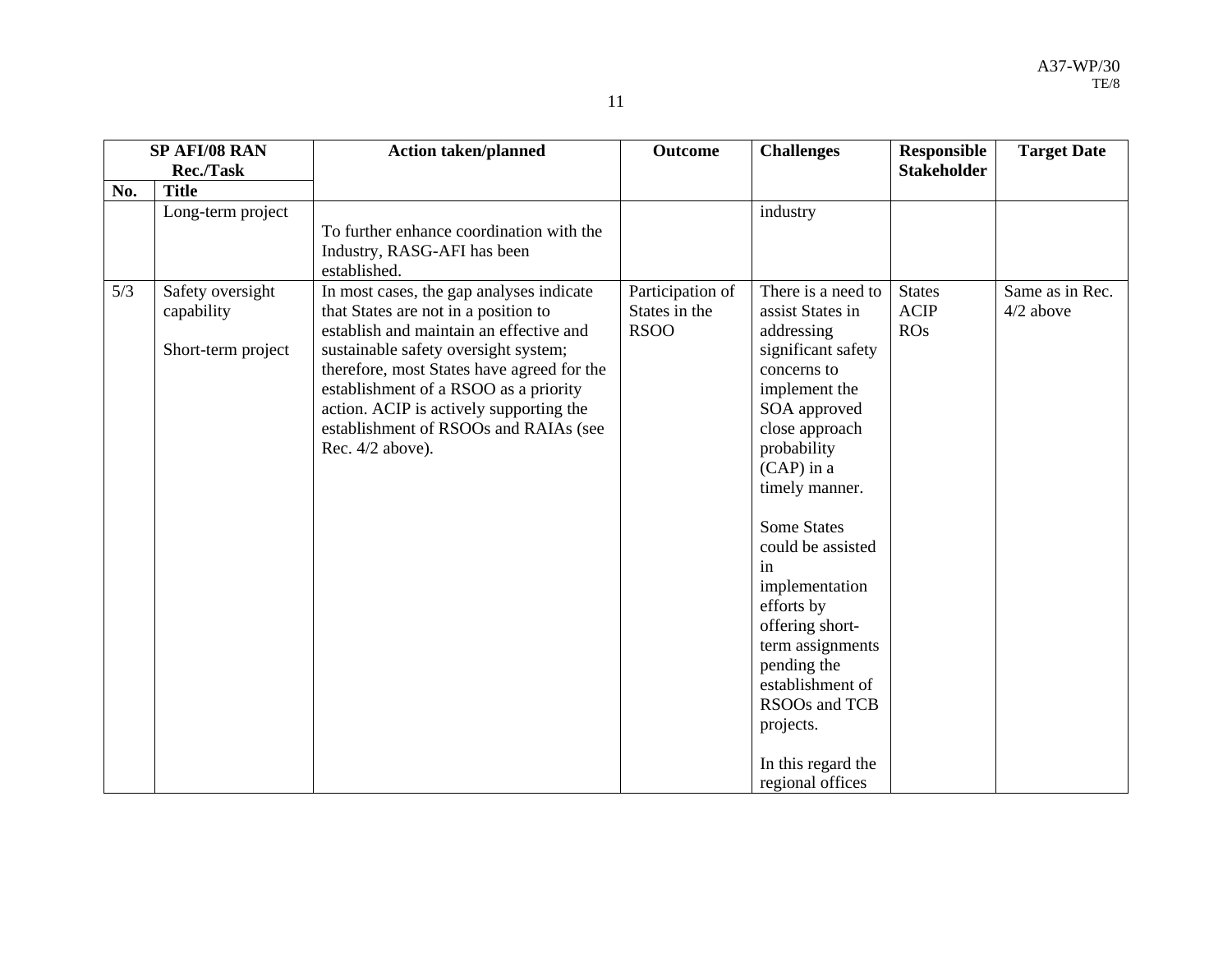| ۰ |  |
|---|--|
|   |  |

|       | SP AFI/08 RAN                                                                                    | <b>Action taken/planned</b>                                                                                                              | <b>Outcome</b>                                                                | <b>Challenges</b>                                                                                                                                                                                                                                                                                                                                 | <b>Responsible</b>               | <b>Target Date</b>                       |
|-------|--------------------------------------------------------------------------------------------------|------------------------------------------------------------------------------------------------------------------------------------------|-------------------------------------------------------------------------------|---------------------------------------------------------------------------------------------------------------------------------------------------------------------------------------------------------------------------------------------------------------------------------------------------------------------------------------------------|----------------------------------|------------------------------------------|
|       | <b>Rec./Task</b>                                                                                 |                                                                                                                                          |                                                                               |                                                                                                                                                                                                                                                                                                                                                   | <b>Stakeholder</b>               |                                          |
| No.   | <b>Title</b>                                                                                     |                                                                                                                                          |                                                                               |                                                                                                                                                                                                                                                                                                                                                   |                                  |                                          |
|       |                                                                                                  |                                                                                                                                          |                                                                               | are constrained<br>due to shortage<br>of personnel.                                                                                                                                                                                                                                                                                               |                                  |                                          |
| 5/4   | Establishment of<br>regional aviation<br>safety groups<br>Short-term project                     | The Council, in May 2010, established<br>regional aviation safety groups (RASGs).                                                        | Enhanced civil<br>aviation safety<br>environment                              | <b>Nil</b>                                                                                                                                                                                                                                                                                                                                        | ROS<br><b>States</b><br>Industry | Completed                                |
| $5/5$ | The ICAO technical<br>cooperation<br>programme for the<br><b>AFI</b> Region<br>Long-term project | TCB is developing procedures to assess<br>customer satisfaction with the TC projects<br>and identify areas that require<br>improvements. | <b>Efficient</b> and<br>satisfactory<br>implementation<br>of ICAO<br>projects | DGCA/3<br>meeting, held in<br>November 2009,<br>expressed<br>concern on the<br>quality of<br>consultants<br>selected by TCB<br>for various<br>ongoing projects<br>in the region and<br>requested ICAO<br>to improve the<br>selection process<br>to ensure that<br>candidates<br>selected have the<br>required<br>qualification and<br>experience. | <b>TCB</b><br><b>ROs</b>         | Implementation<br>on continuous<br>basis |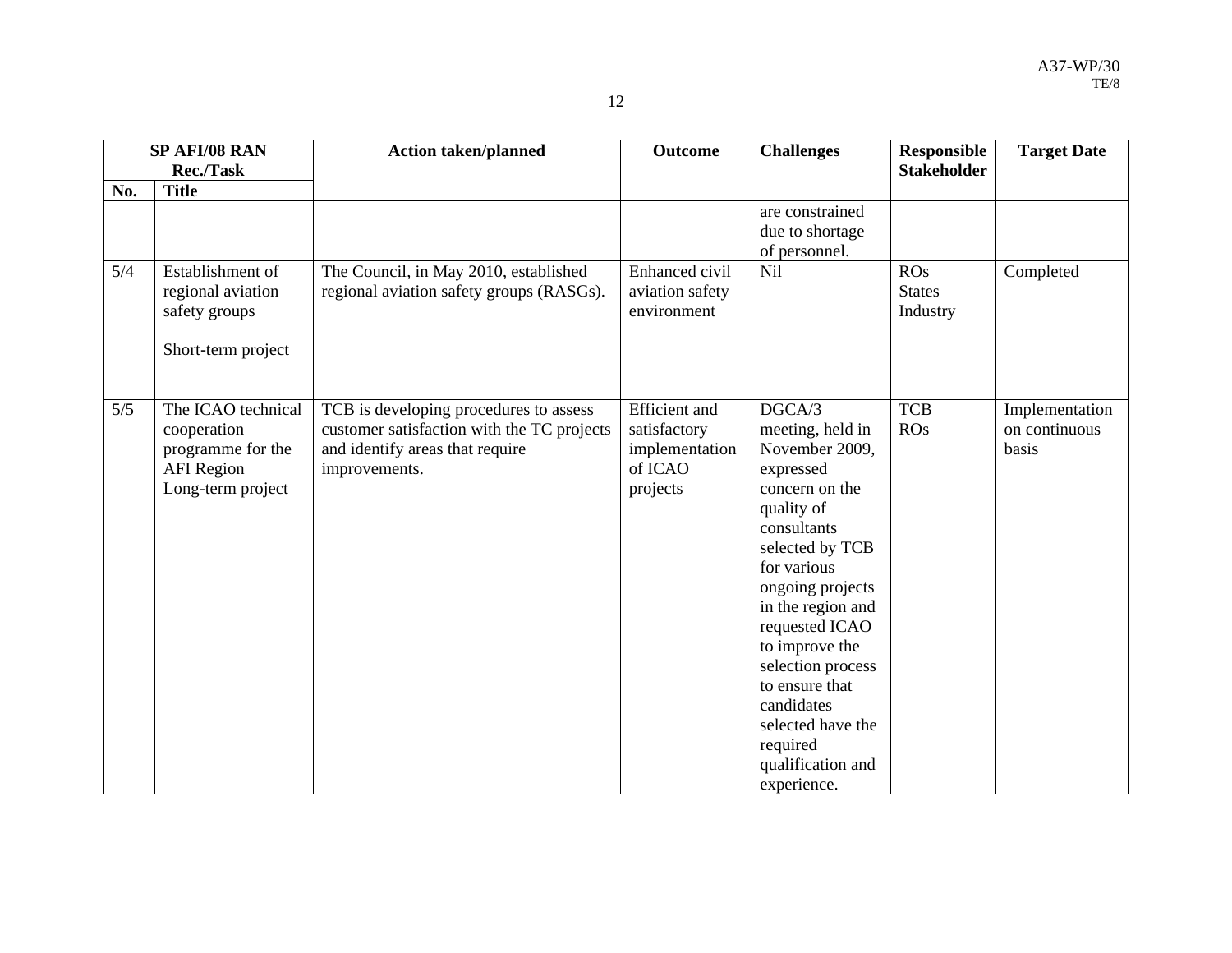|     | SP AFI/08 RAN                                                                                         | <b>Action taken/planned</b>                                                                                                                                                                                                                                                                                                                                                         | <b>Outcome</b>                                              | <b>Challenges</b>                                                                                                 | <b>Responsible</b>                         | <b>Target Date</b>                                                                    |
|-----|-------------------------------------------------------------------------------------------------------|-------------------------------------------------------------------------------------------------------------------------------------------------------------------------------------------------------------------------------------------------------------------------------------------------------------------------------------------------------------------------------------|-------------------------------------------------------------|-------------------------------------------------------------------------------------------------------------------|--------------------------------------------|---------------------------------------------------------------------------------------|
|     | Rec./Task                                                                                             |                                                                                                                                                                                                                                                                                                                                                                                     |                                                             |                                                                                                                   | <b>Stakeholder</b>                         |                                                                                       |
| No. | <b>Title</b>                                                                                          |                                                                                                                                                                                                                                                                                                                                                                                     |                                                             |                                                                                                                   |                                            |                                                                                       |
| 5/6 | Support to States in<br>relation to their<br>oversight                                                | Ongoing support is provided during<br>ICAO missions.                                                                                                                                                                                                                                                                                                                                | Enhanced safety<br>oversight by<br>CAAs                     | Limited response<br>to State letters;<br>States are                                                               | ROS<br><b>States</b>                       | Implementation<br>on continuous<br>basis                                              |
|     | responsibilities                                                                                      | During the DGCA/3 Meeting held in<br>November 2009, a Quarterly Report by                                                                                                                                                                                                                                                                                                           | Feedback is                                                 | encouraged to<br>increase sending                                                                                 |                                            |                                                                                       |
|     | Long-term project                                                                                     | States on actions undertaken to correct<br>identified deficiencies had been agreed to.<br>State letters were issued by the two<br>regional offices encouraging States to<br>report progress.                                                                                                                                                                                        | expected from<br><b>States</b>                              | replies as soon as<br>possible                                                                                    |                                            |                                                                                       |
| 5/7 | Development and<br>implementation of a<br>regional safety<br>reporting tool<br>Medium-term<br>project | Training on ECCAIRS has been provided<br>and will continue to be provided by ACIP<br>(see 4/4 above). States were encouraged<br>to implement the ECCAIRS/ADREP tool<br>as part of the training provided.<br>Workshops on ECCAIRS were conducted<br>in Luanda/Angola, Lusaka/Zambia and<br>Harare/Zimbabwe and these workshops<br>were well received by all participating<br>States. | Regional safety<br>database and<br>access to safety<br>data | Further adequate<br>reporting culture;<br>and ensuring<br>follow-up to<br>implement and<br>utilize the<br>systems | <b>States</b><br><b>ACIP</b><br><b>ROs</b> | Reporting tool<br>to be<br>implemented in<br>all AFI States by<br>31 December<br>2012 |
|     |                                                                                                       | In addition the ESAF Office will be<br>conducing, by end of 2010, two<br><b>ECCAIRs</b> reporting system training<br>courses, one in Nairobi, Kenya and other<br>one in Dubai on cost recovery basis for<br>WFP operators sponsored by the WFP.                                                                                                                                     |                                                             |                                                                                                                   |                                            |                                                                                       |
| 5/8 | Training strategies<br>for aviation safety                                                            | The First Pan African Training<br>Coordination Conference was organized                                                                                                                                                                                                                                                                                                             | Appropriately<br>trained and                                | Lack of<br>commitment by                                                                                          | <b>States</b><br><b>ACIP</b>               | December 2010                                                                         |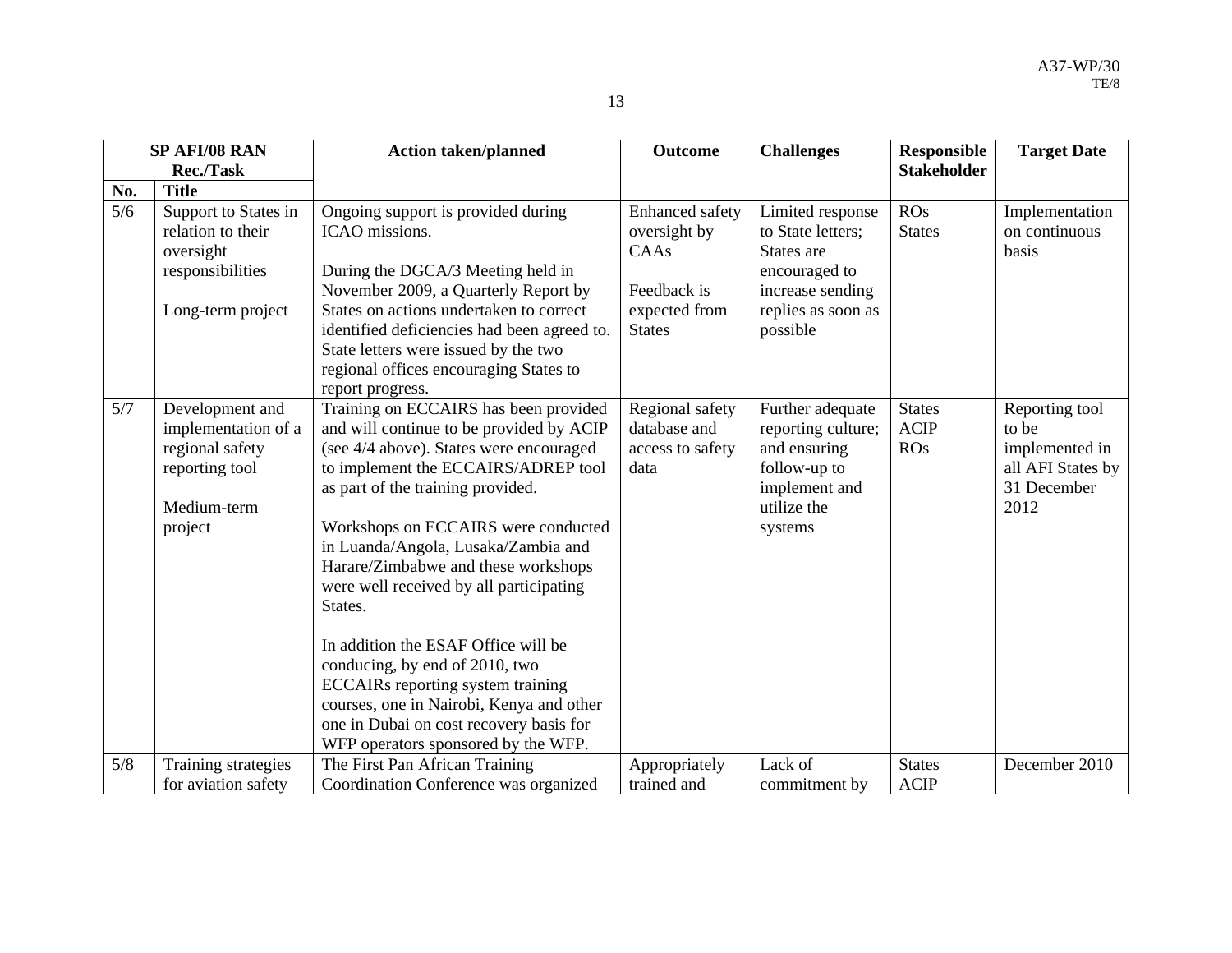| ۰, |
|----|
|----|

|     | SP AFI/08 RAN      | <b>Action taken/planned</b>                                                      | <b>Outcome</b> | <b>Challenges</b> | <b>Responsible</b> | <b>Target Date</b> |
|-----|--------------------|----------------------------------------------------------------------------------|----------------|-------------------|--------------------|--------------------|
|     | <b>Rec./Task</b>   |                                                                                  |                |                   | <b>Stakeholder</b> |                    |
| No. | <b>Title</b>       |                                                                                  |                |                   |                    |                    |
|     | in Africa          | by AFCAC in February 2009. A follow-                                             | qualified      | States and        | ROS                |                    |
|     |                    | up meeting was held in May 2009 in                                               | workforce      | stakeholders to   |                    |                    |
|     | Short-term project | Johannesburg, South Africa to establish                                          |                | implement the     |                    |                    |
|     |                    | the African Training Experts Working                                             |                | recommendation    |                    |                    |
|     |                    | Group (TEWG) and determine its terms                                             |                |                   |                    |                    |
|     |                    | of reference and actions that need to be<br>taken to define the master plan. The |                |                   |                    |                    |
|     |                    | Second Pan African Training                                                      |                |                   |                    |                    |
|     |                    | Coordination Conference was held in                                              |                |                   |                    |                    |
|     |                    | June 2010.                                                                       |                |                   |                    |                    |
|     |                    |                                                                                  |                |                   |                    |                    |
|     |                    | TEWG, with ACIP providing secretariat                                            |                |                   |                    |                    |
|     |                    | support, held three meetings and its                                             |                |                   |                    |                    |
|     |                    | recommendations defining the master                                              |                |                   |                    |                    |
|     |                    | plan for harmonization of training in the                                        |                |                   |                    |                    |
|     |                    | AFI Region was presented to the Second                                           |                |                   |                    |                    |
|     |                    | Pan African Training Coordination<br>Conference (Cairo, 22 to 24 June 2010).     |                |                   |                    |                    |
|     |                    |                                                                                  |                |                   |                    |                    |
|     |                    | ACIP, with the assistance of SITA,                                               |                |                   |                    |                    |
|     |                    | conducted a survey on training needs and                                         |                |                   |                    |                    |
|     |                    | resources analyses has been completed in                                         |                |                   |                    |                    |
|     |                    | January 2010. The database became                                                |                |                   |                    |                    |
|     |                    | available in May 2010. Results of the                                            |                |                   |                    |                    |
|     |                    | survey and gap analysis and                                                      |                |                   |                    |                    |
|     |                    | recommendations of the TEWG have                                                 |                |                   |                    |                    |
|     |                    | been submitted to the Second Pan African                                         |                |                   |                    |                    |
|     |                    | Training Coordination Conference as<br>indicated above.                          |                |                   |                    |                    |
| 5/9 | Coordination and   | Information on assistance provided to                                            | Coordinated    | Lack of           | ROS                | Implementation     |
|     | alignment of       | States is requested through regional and                                         | technical      | availability of   | <b>ACIP</b>        | on continuous      |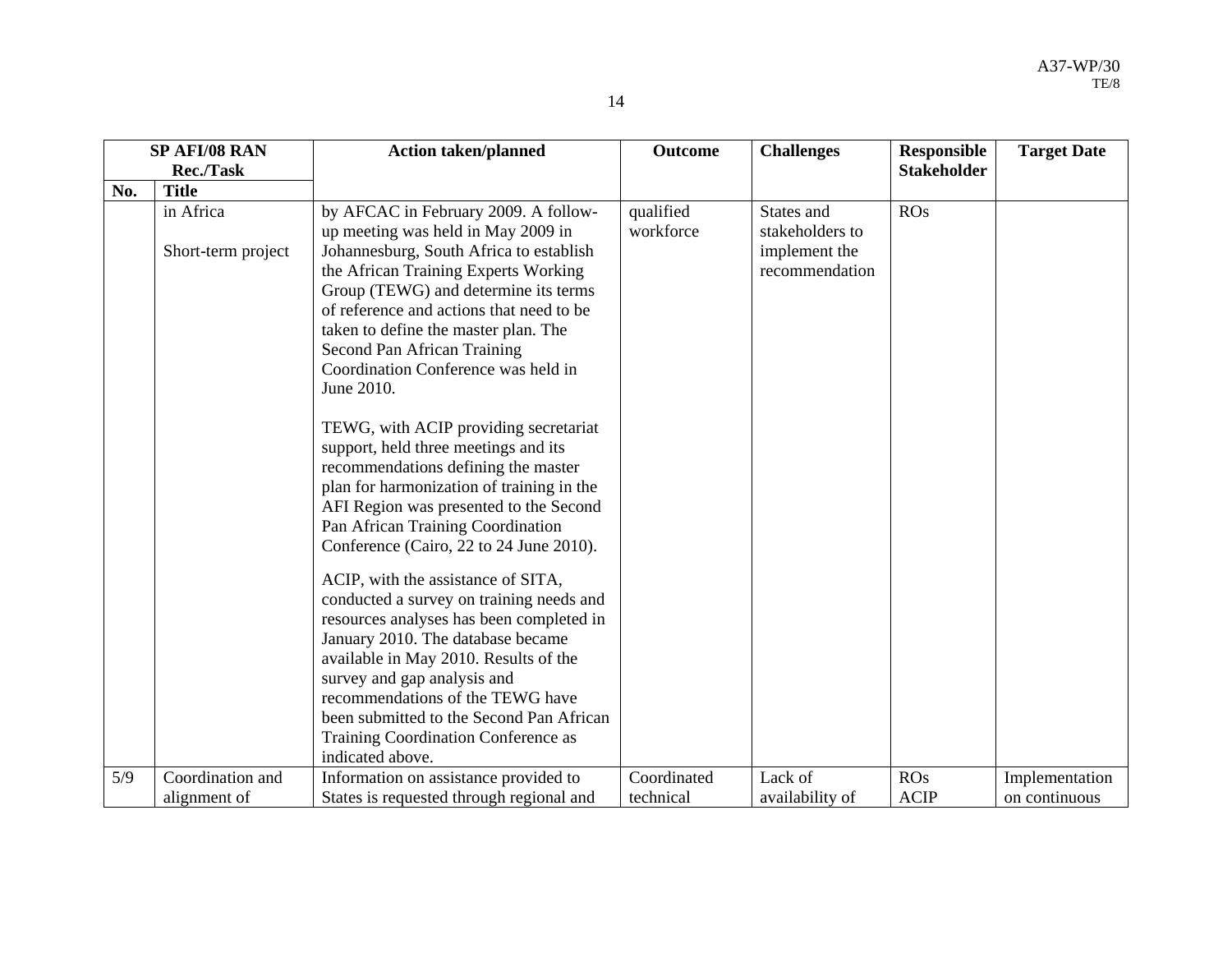|      | SP AFI/08 RAN                                                     | <b>Action taken/planned</b>                                                                                                                                                                                                                                                                                                                                                                                                                                                                                                                                                                                                                                                                   | <b>Outcome</b>                                                                         | <b>Challenges</b>                                                     | <b>Responsible</b>                  | <b>Target Date</b>                                                                                                                                                                                                     |
|------|-------------------------------------------------------------------|-----------------------------------------------------------------------------------------------------------------------------------------------------------------------------------------------------------------------------------------------------------------------------------------------------------------------------------------------------------------------------------------------------------------------------------------------------------------------------------------------------------------------------------------------------------------------------------------------------------------------------------------------------------------------------------------------|----------------------------------------------------------------------------------------|-----------------------------------------------------------------------|-------------------------------------|------------------------------------------------------------------------------------------------------------------------------------------------------------------------------------------------------------------------|
|      | <b>Rec./Task</b>                                                  |                                                                                                                                                                                                                                                                                                                                                                                                                                                                                                                                                                                                                                                                                               |                                                                                        |                                                                       | <b>Stakeholder</b>                  |                                                                                                                                                                                                                        |
| No.  | <b>Title</b>                                                      |                                                                                                                                                                                                                                                                                                                                                                                                                                                                                                                                                                                                                                                                                               |                                                                                        |                                                                       |                                     |                                                                                                                                                                                                                        |
|      | assistance provided<br>Long-term project                          | subregional group meetings.                                                                                                                                                                                                                                                                                                                                                                                                                                                                                                                                                                                                                                                                   | assistance<br>programme<br>towards<br>resolution of<br>aviation safety<br>deficiencies | information on<br>proposed and<br>ongoing<br>programmes               |                                     | basis                                                                                                                                                                                                                  |
| 5/10 | <b>ACIP</b> work<br>programme<br>Medium- to long-<br>term project | The ACIP work programme adopted by<br>the SP AFI/08 RAN Meeting is currently<br>being implemented and any changes are<br>communicated to States and published on<br>the ACIP website.                                                                                                                                                                                                                                                                                                                                                                                                                                                                                                         | Adoption of<br><b>ACIP</b> work<br>programme                                           | See Rec. 3/2                                                          | <b>ACIP</b>                         | <b>ACIP</b> activities<br>are to be<br>transferred to<br>ROs by January<br>2011. Activities<br>will be ongoing<br>until December<br>2015                                                                               |
| 5/11 | Gap analysis<br>Medium-term<br>project                            | Results of the gap analysis are initially<br>reviewed at the State level by the team<br>that had conducted the gap analysis and<br>later at the regional level with the<br>Directors General of Civil Aviation and<br>will be used to determine priority of the<br>projects. Such reviews have led, at State<br>level, to the development of a support<br>mission by the Regional Office Safety<br>Teams (ROST) and, at the regional level,<br>the development of organizational, legal<br>and financial frameworks for the<br>establishment of RSOOs and RAIAs.<br>Priority projects at the regional level were<br>determined: BAG (Oct 2008), UEMOA<br>(March 2009), EAC (August 2009), and | Full<br>implementation<br>of priority<br>projects at the<br>regional level             | Bottlenecks and<br>poor follow-up of<br>decisions by<br><b>States</b> | <b>ACIP</b><br>ROS<br><b>States</b> | <b>BAG</b> States,<br>December 2010<br><b>UEMOA States</b><br>and Mauritania,<br><b>July 2011</b><br><b>CEMAC States</b><br>and Sao Tome<br>& Principe,<br>December 2011<br><b>EAC</b> Partner<br>States, July<br>2011 |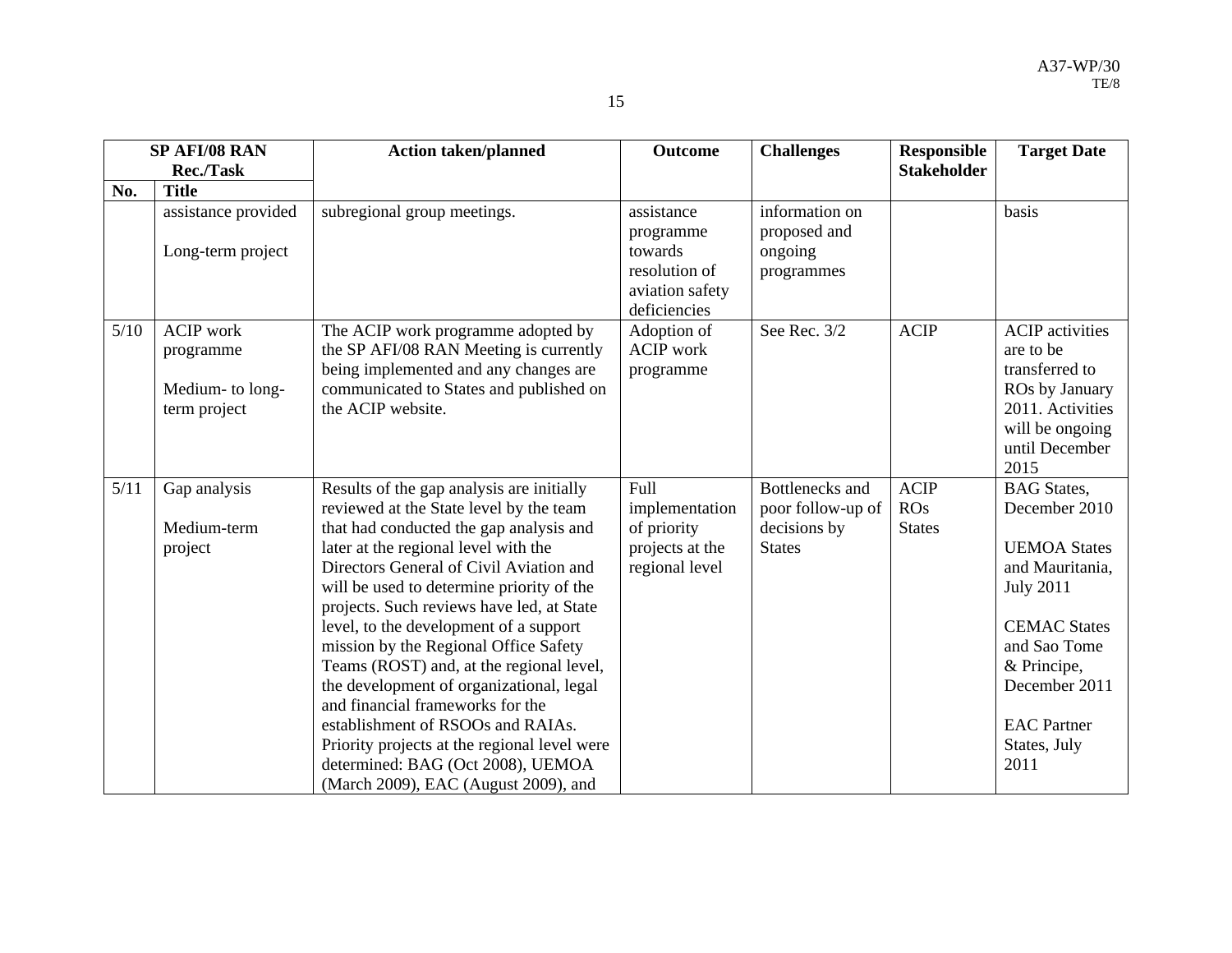|  | I |
|--|---|
|  | I |

|      | SP AFI/08 RAN                          | <b>Action taken/planned</b>                                                                                                                                                                                                                                                                                                                                                                                                                                                                                                                                                                | <b>Outcome</b>                                                             | <b>Challenges</b>     | <b>Responsible</b>                  | <b>Target Date</b>                       |
|------|----------------------------------------|--------------------------------------------------------------------------------------------------------------------------------------------------------------------------------------------------------------------------------------------------------------------------------------------------------------------------------------------------------------------------------------------------------------------------------------------------------------------------------------------------------------------------------------------------------------------------------------------|----------------------------------------------------------------------------|-----------------------|-------------------------------------|------------------------------------------|
|      | <b>Rec./Task</b>                       |                                                                                                                                                                                                                                                                                                                                                                                                                                                                                                                                                                                            |                                                                            |                       | <b>Stakeholder</b>                  |                                          |
| No.  | <b>Title</b>                           |                                                                                                                                                                                                                                                                                                                                                                                                                                                                                                                                                                                            |                                                                            |                       |                                     |                                          |
|      |                                        | CEMAC (February 2010). A review<br>meeting for SADC and States not<br>belonging to a regional cooperation<br>framework is scheduled for third quarter<br>2010.                                                                                                                                                                                                                                                                                                                                                                                                                             |                                                                            |                       |                                     | SADC and<br>others after<br>January 2012 |
| 5/12 | Priority projects<br>Long-term project | Results of Gap analyses, including<br>information on actions needed have been<br>posted on the ACIP website. States are<br>encouraged to fill identified gaps and also<br>to approach donors to assist in the<br>implementation of priority projects.<br>At the ICAO level, letters have been sent<br>to States and donors by the Secretary<br>General requesting them to support the<br>implementation of priority projects.<br>Response from donors, States and<br>stakeholders, however, was not<br>substantial.<br>AFI States are being encouraged to<br>cooperate among themselves to | Full<br>implementation<br>of priority<br>projects at the<br>regional level | Lack of funding       | <b>States</b><br>Industry<br>Donors | Implementation<br>on continuous<br>basis |
| 5/13 | Follow-up and                          | implement priority projects.<br>In January 2009, Regional Office Safety                                                                                                                                                                                                                                                                                                                                                                                                                                                                                                                    | Efficient                                                                  | <b>Although ROST</b>  | ROS                                 | Implementation                           |
|      | continuous                             | Teams (ROST) were established in the                                                                                                                                                                                                                                                                                                                                                                                                                                                                                                                                                       | monitoring of                                                              | have been             | <b>ACIP</b>                         | on continuous                            |
|      | monitoring of the                      | two African Regional Offices (Dakar and                                                                                                                                                                                                                                                                                                                                                                                                                                                                                                                                                    | safety projects                                                            | established at the    |                                     | basis and being                          |
|      | sustainability of                      | Nairobi). The Deputy Regional Directors                                                                                                                                                                                                                                                                                                                                                                                                                                                                                                                                                    |                                                                            | <b>ESAF</b> and       |                                     | monitored bi-                            |
|      | implementation                         | in these two offices were entrusted to lead                                                                                                                                                                                                                                                                                                                                                                                                                                                                                                                                                |                                                                            | <b>WACAF</b> Offices. |                                     | annually.                                |
|      | projects.                              | ROST-related activities (ACIP Focus area                                                                                                                                                                                                                                                                                                                                                                                                                                                                                                                                                   |                                                                            | the technical         |                                     | Implementation                           |
|      |                                        | 2 elements). States requiring specific                                                                                                                                                                                                                                                                                                                                                                                                                                                                                                                                                     |                                                                            | resources             |                                     | objective to be                          |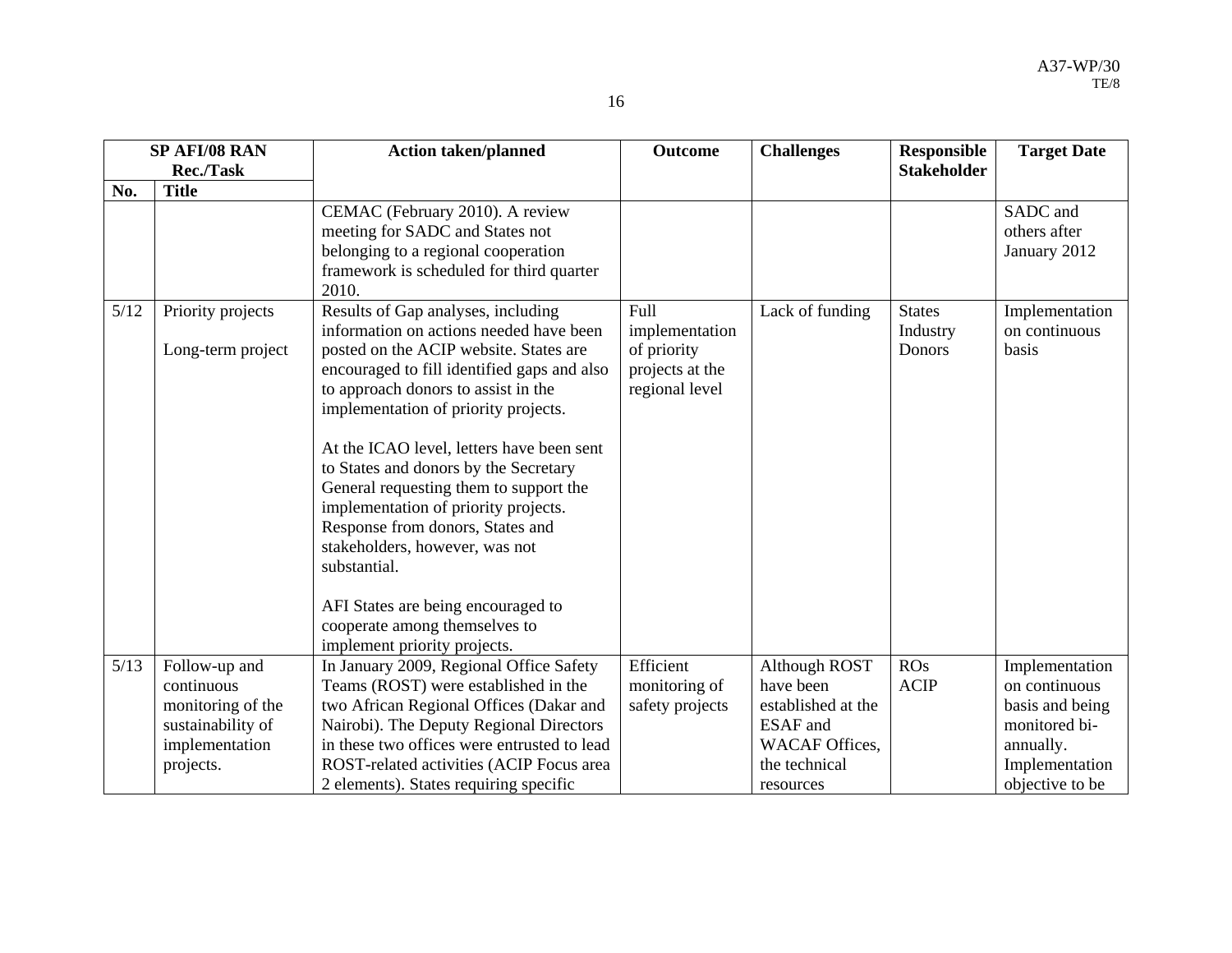|      | SP AFI/08 RAN                                                               | <b>Action taken/planned</b>                                                                                                                                                                                                                                                                                                                                                                                                                                                                                                                                                                                             | <b>Outcome</b>                                                                                  | <b>Challenges</b>                                                                                                           | <b>Responsible</b>                                                                            | <b>Target Date</b>                    |
|------|-----------------------------------------------------------------------------|-------------------------------------------------------------------------------------------------------------------------------------------------------------------------------------------------------------------------------------------------------------------------------------------------------------------------------------------------------------------------------------------------------------------------------------------------------------------------------------------------------------------------------------------------------------------------------------------------------------------------|-------------------------------------------------------------------------------------------------|-----------------------------------------------------------------------------------------------------------------------------|-----------------------------------------------------------------------------------------------|---------------------------------------|
|      | <b>Rec./Task</b>                                                            |                                                                                                                                                                                                                                                                                                                                                                                                                                                                                                                                                                                                                         |                                                                                                 |                                                                                                                             | <b>Stakeholder</b>                                                                            |                                       |
| No.  | <b>Title</b>                                                                |                                                                                                                                                                                                                                                                                                                                                                                                                                                                                                                                                                                                                         |                                                                                                 |                                                                                                                             |                                                                                               |                                       |
|      | Medium- to long-<br>term project                                            | assistance by ROST have been identified<br>and a programme of support action<br>started as of April 2010.                                                                                                                                                                                                                                                                                                                                                                                                                                                                                                               |                                                                                                 | available within<br>the ROs may not<br>be adequate to<br>support States                                                     |                                                                                               | fully achieved<br>by December<br>2015 |
| 5/14 | Establishment of<br>complimentary<br>safety teams<br>Medium-term<br>project | The BAG member States have established<br>the BAG Regional Aviation Safety Team<br>(BAGRAST) which had its first meeting<br>in May 2009. Other regional safety teams<br>will be established as part of the creation<br>of the Regional Safety Oversight<br>Organizations (RSOOs).                                                                                                                                                                                                                                                                                                                                       | Well<br>coordinated<br>work<br>programme for<br>resolution of<br>safety<br>deficiencies         | Need for<br>sustainable<br>funding for the<br>proposed<br>programmes; and<br>commitment by<br>States in some<br><b>RECs</b> | <b>ACIP</b><br>ROS<br><b>States</b><br><b>COSCAPS</b><br>Regional<br>aviation<br>safety group | December 2012                         |
| 6/1  | Regional<br>performance<br>framework<br>Short-term                          | The ATS/SAR/AIS SG/10 in May 2009<br>assigned the Performance-based<br>Navigation (PBN) Task Force to finalize<br>the development of the regional<br>performance objective including the<br>assignment of responsibilities and<br>timelines.<br>Under the SIP mechanism, a regional<br>performance framework workshop is<br>scheduled for December 2010 to develop<br>regional capability to undertake planning<br>for air navigation systems using the<br>performance framework forms (PFF).<br>ATS/AIS/SAR SG/11 has updated PFFs<br>related to it. CNS/SG/3 also carried out<br>further work on regional performance | Adoption of<br>performance<br>framework for<br>air navigation<br>planning and<br>implementation | Lack of<br>awareness of the<br>performance<br>based approach<br>Limited funds for<br>conducting<br>workshops                | ROS<br>APIRG and<br>subsidiary<br>bodies                                                      | 2010                                  |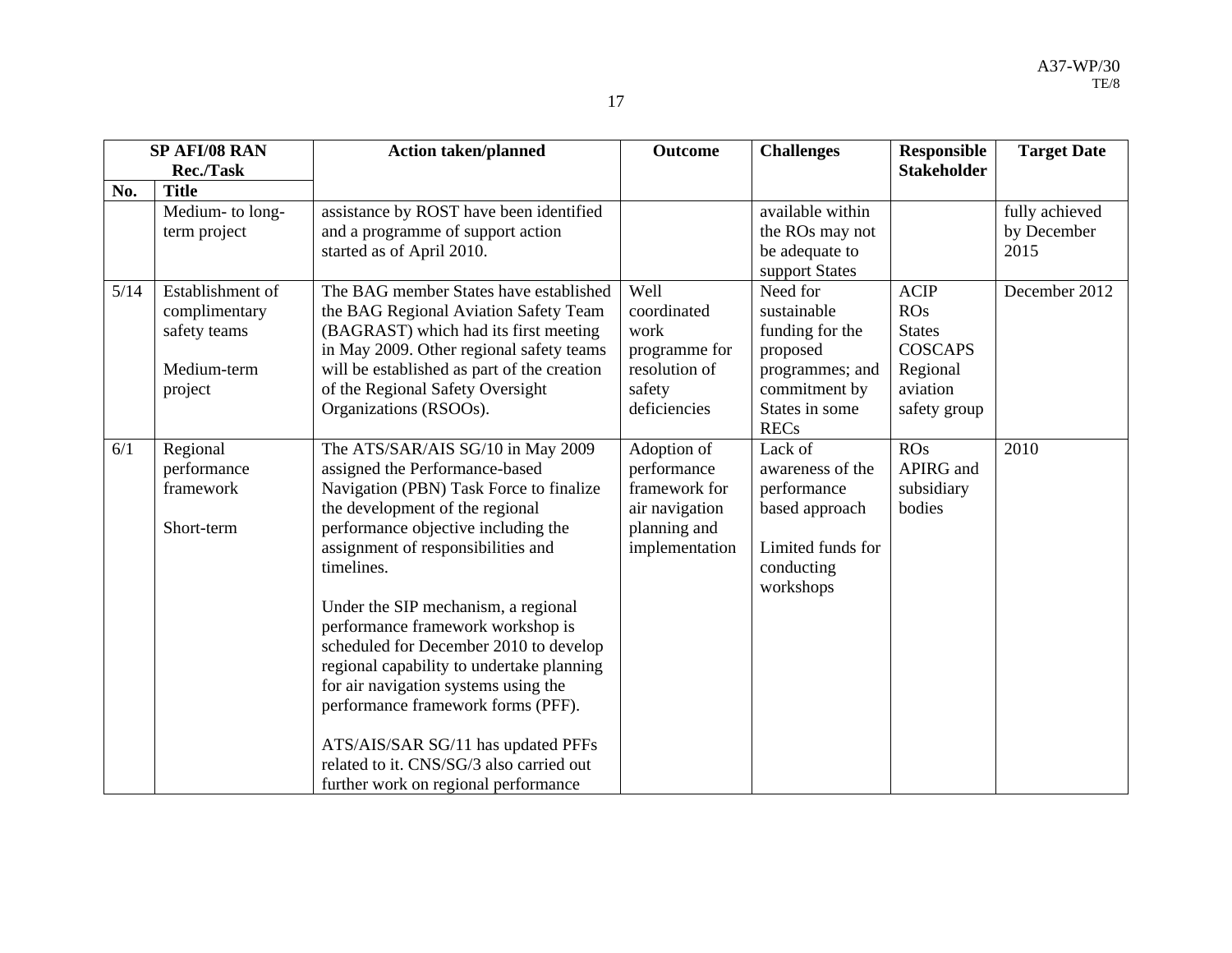|     | SP AFI/08 RAN                                                                      | <b>Action taken/planned</b>                                                                                                                                                                                                                                                                                                                                                                                                                                                                                                                       | <b>Outcome</b>                                                                | <b>Challenges</b>                                                                                                    | <b>Responsible</b>                       | <b>Target Date</b> |
|-----|------------------------------------------------------------------------------------|---------------------------------------------------------------------------------------------------------------------------------------------------------------------------------------------------------------------------------------------------------------------------------------------------------------------------------------------------------------------------------------------------------------------------------------------------------------------------------------------------------------------------------------------------|-------------------------------------------------------------------------------|----------------------------------------------------------------------------------------------------------------------|------------------------------------------|--------------------|
|     | Rec./Task                                                                          |                                                                                                                                                                                                                                                                                                                                                                                                                                                                                                                                                   |                                                                               |                                                                                                                      | <b>Stakeholder</b>                       |                    |
| No. | <b>Title</b>                                                                       |                                                                                                                                                                                                                                                                                                                                                                                                                                                                                                                                                   |                                                                               |                                                                                                                      |                                          |                    |
|     |                                                                                    | objectives pertaining to the CNS domain.<br>These PFFs will be reviewed at the<br>APIRG/17 meeting.                                                                                                                                                                                                                                                                                                                                                                                                                                               |                                                                               |                                                                                                                      |                                          |                    |
| 6/2 | National<br>performance<br>framework<br>Short-term project                         | AFI States will receive further guidance<br>through the ICAO workshop planned for<br>December 2010.                                                                                                                                                                                                                                                                                                                                                                                                                                               | National<br>performance<br>framework for<br>air navigation<br>systems         | Lack of<br>awareness of the<br>performance<br>based approach<br>concept                                              | ROS<br><b>States</b>                     | 2011               |
| 6/3 | Reorganization of<br>the regional air<br>navigation plan<br>Medium-term<br>project | ICAO is developing eANPs which will<br>ensure alignment with the Global Air<br>Navigation Plan                                                                                                                                                                                                                                                                                                                                                                                                                                                    | Harmonized<br>regional eANPs                                                  | Need to build<br>awareness on this<br>concept in States;<br>and availability<br>of funding for its<br>implementation | <b>ICAO HQ</b>                           | 2013               |
| 6/4 | Re-organization of<br><b>APIRG</b><br>Short-term project                           | In order to facilitate coordination and<br>reduced duplication, the Secretariat and<br>the ATS/AIS/SAR Subgroup, have<br>commenced the consolidation of<br>activities. This includes immediate<br>convening of joint meetings, back-to-back<br>events and proposals to APIRG to merge<br>some subsidiary bodies. In addition,<br>consolidation is expected to broaden the<br>awareness of State officials and to allow<br>for more efficient use of travel budget.<br>For the first time, the ATS/AIS/SAR SG<br>and CNS SG were convened the same | Reorganized<br>APIRG to<br>deliver on<br>regional<br>performance<br>framework | Nil                                                                                                                  | ROS<br>APIRG and<br>subsidiary<br>bodies | 2010               |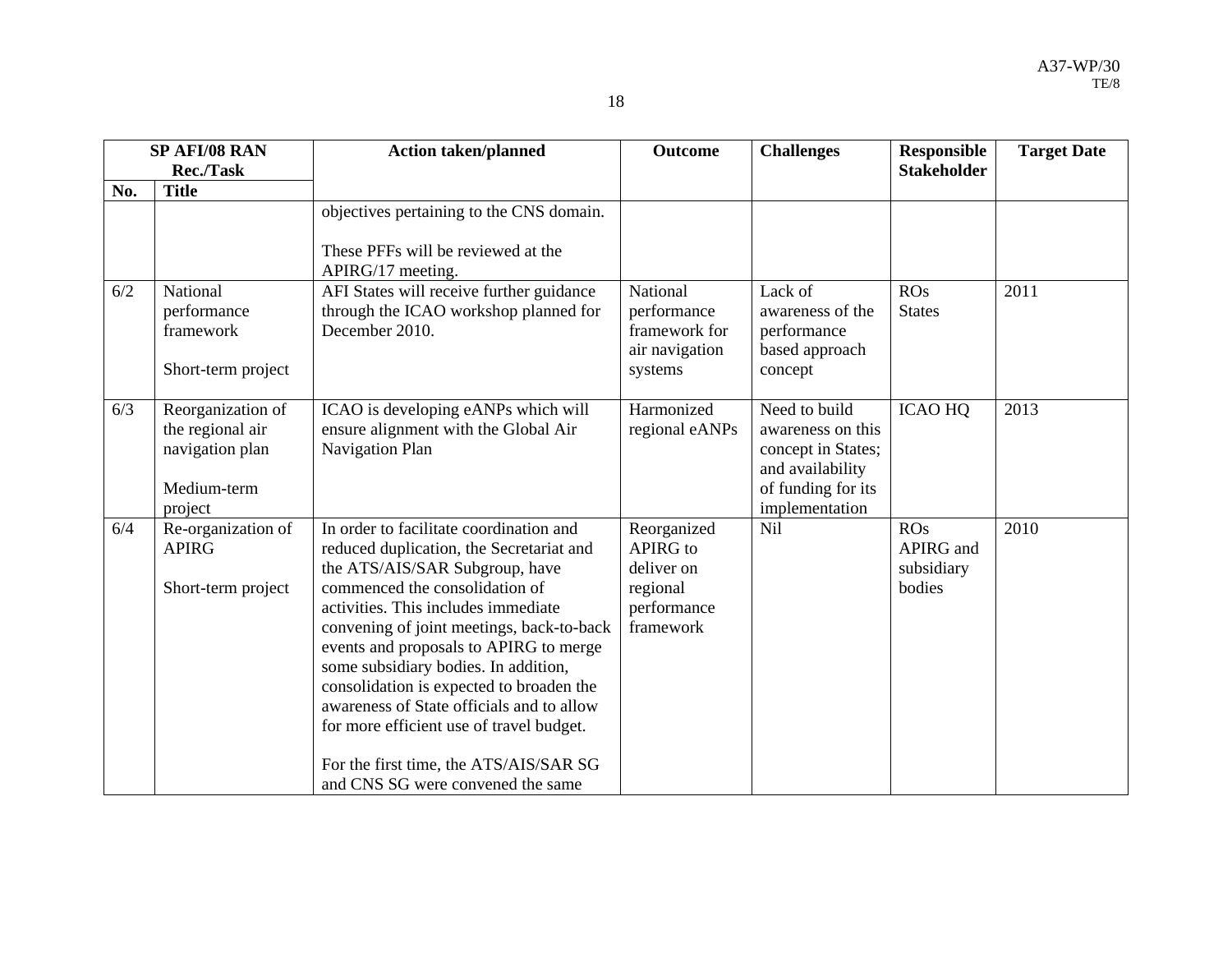|     | SP AFI/08 RAN                                                                     | <b>Action taken/planned</b>                                                                                                                                                                                                                                                                                                                                                                                                                                                                                                                                                      | <b>Outcome</b>                                     | <b>Challenges</b>                                                                                                                                                        | <b>Responsible</b>                   | <b>Target Date</b>                                                                                 |
|-----|-----------------------------------------------------------------------------------|----------------------------------------------------------------------------------------------------------------------------------------------------------------------------------------------------------------------------------------------------------------------------------------------------------------------------------------------------------------------------------------------------------------------------------------------------------------------------------------------------------------------------------------------------------------------------------|----------------------------------------------------|--------------------------------------------------------------------------------------------------------------------------------------------------------------------------|--------------------------------------|----------------------------------------------------------------------------------------------------|
|     | Rec./Task                                                                         |                                                                                                                                                                                                                                                                                                                                                                                                                                                                                                                                                                                  |                                                    |                                                                                                                                                                          | <b>Stakeholder</b>                   |                                                                                                    |
| No. | <b>Title</b>                                                                      |                                                                                                                                                                                                                                                                                                                                                                                                                                                                                                                                                                                  |                                                    |                                                                                                                                                                          |                                      |                                                                                                    |
|     |                                                                                   | week in adjacent rooms in order to<br>enhance coordination. The two groups<br>had one joint session and resulted in<br>effective outcome.                                                                                                                                                                                                                                                                                                                                                                                                                                        |                                                    |                                                                                                                                                                          |                                      |                                                                                                    |
| 6/5 | Implementation of<br>new ICAO model<br>flight plan form<br>Medium-term<br>project | Survey by the regional offices is under<br>way to determine the number of States<br>using/or planning to use the automated<br>flight plan processing systems, as well as<br>to ascertain their progress towards<br>enabling the processing of the new flight<br>plan form.<br>A task force to address issues related to<br>the transition to the new flight plan has<br>been established. The task force formally<br>adopted by APIRG. AFI Flight Plan<br>Transition Task Force (FPLT TF) is to<br>meet before end of 2010. Relevant PFF<br>also updated and submitted to APIRG. | Implementation<br>of new flight<br>plan form       | Lack of<br>awareness of the<br>performance<br>based concept<br>Limited response<br>by States to<br>regional office<br>survey<br>Limited funds to<br>conduct<br>workshops | ROS<br><b>APIRG</b><br><b>States</b> | November 2012<br>Update from<br>States and<br>further guidance<br>on FPL at<br>APIRG/17<br>meeting |
| 6/6 | Operational safety<br>assessment<br>methodology<br>Short-term project             | APIRG/17 meeting adopted a safety<br>assessment methodology.                                                                                                                                                                                                                                                                                                                                                                                                                                                                                                                     | Adoption of<br>safety<br>assessment<br>methodology | Limited funds to<br>provide guidance<br>and conduct<br>workshops                                                                                                         | ROS<br><b>APIRG</b><br><b>States</b> | 2010                                                                                               |
| 6/7 | Establishment of a<br><b>Tactical Action</b><br>Group (TAG)<br>Short-term project | The TAG held its first meeting in May<br>2009 and discussed its terms of reference<br>and work programme. Teleconferences<br>have been relatively successful and are<br>planned for every two weeks. These<br>meetings have been facilitated by the use<br>of low-cost internet teleconferencing                                                                                                                                                                                                                                                                                 | Resolution of<br><b>UCRs</b>                       | States' limited<br>support to the<br>TAG mechanism<br>Lack of response<br>by States to TAG<br>inquiries                                                                  | ROS<br>APIRG'<br><b>TAG</b>          | <b>First TAG</b><br>Report to<br>APIRG/17<br>meeting in 2010<br>Electronic<br>incident             |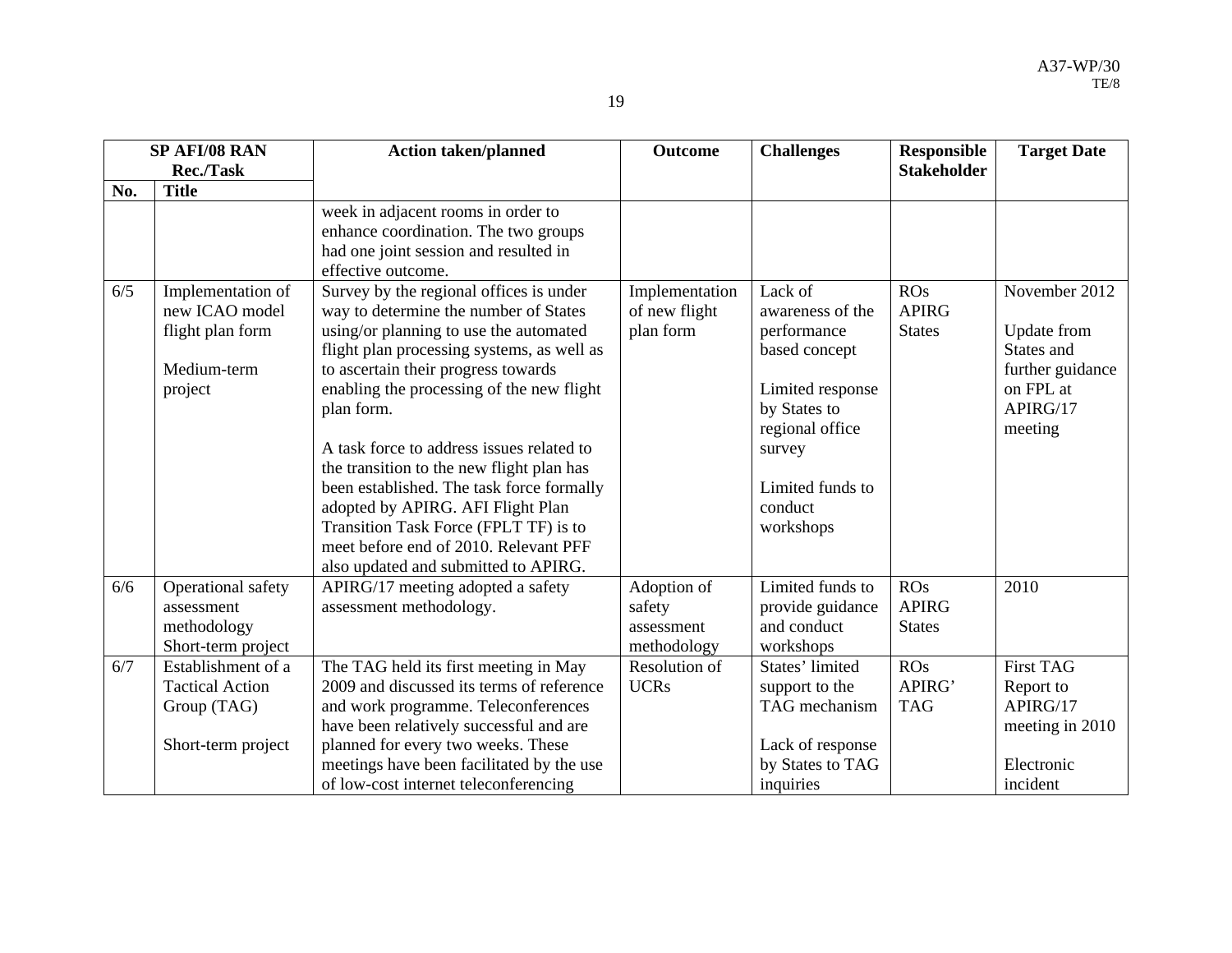|     | SP AFI/08 RAN | Action taken/planned                       | <b>Outcome</b> | <b>Challenges</b>  | <b>Responsible</b> | <b>Target Date</b> |
|-----|---------------|--------------------------------------------|----------------|--------------------|--------------------|--------------------|
|     | Rec./Task     |                                            |                |                    | <b>Stakeholder</b> |                    |
| No. | <b>Title</b>  |                                            |                |                    |                    |                    |
|     |               | software as an alternative to face-to-face |                |                    |                    | reporting form     |
|     |               | meetings. This has allowed the TAG to      |                | <b>Few States</b>  |                    | is to be           |
|     |               | follow-up promptly on identified           |                | committed to       |                    | reformatted for    |
|     |               | unsatisfactory condition reports (UCRs).   |                | investigate UCRs   |                    | use by             |
|     |               |                                            |                |                    |                    | crew/ATC in        |
|     |               | Although the TAG initially received an     |                | Lack of            |                    | 2010               |
|     |               | overwhelming number of UCRs, the           |                | prioritization of  |                    |                    |
|     |               | recent trend has been one of a gradual     |                | safety issues by   |                    |                    |
|     |               | reduction in numbers. Nevertheless, the    |                | <b>States</b>      |                    |                    |
|     |               | TAG still faces considerable work.         |                |                    |                    |                    |
|     |               | Among the issues to be overcome are:       |                | Lack of reporting  |                    |                    |
|     |               |                                            |                | of incidents by    |                    |                    |
|     |               | reluctance by States to respond to<br>a)   |                | States, air        |                    |                    |
|     |               | queries on the UCRs;                       |                | navigation         |                    |                    |
|     |               | b) lack of dedicated resources for         |                | service providers, |                    |                    |
|     |               | the TAG mechanism; and                     |                | aircraft operators |                    |                    |
|     |               | identification of a point of contact<br>c) |                |                    |                    |                    |
|     |               | in each State for interfacing with         |                |                    |                    |                    |
|     |               | the TAG.                                   |                |                    |                    |                    |
|     |               |                                            |                |                    |                    |                    |
|     |               | Although the majority of States are        |                |                    |                    |                    |
|     |               | responsive to the TAG's queries, two or    |                |                    |                    |                    |
|     |               | three States with the largest number of    |                |                    |                    |                    |
|     |               | UCRs are least responsive. This is a       |                |                    |                    |                    |
|     |               | priority issue for TAG.                    |                |                    |                    |                    |
|     |               |                                            |                |                    |                    |                    |
|     |               | Second annual TAG meeting (TAG/2)          |                |                    |                    |                    |
|     |               | convened on 23-24 April 2010. Identified   |                |                    |                    |                    |
|     |               | the need to expand the scope to below      |                |                    |                    |                    |
|     |               | RVSM strata (i.e. below FL290) by          |                |                    |                    |                    |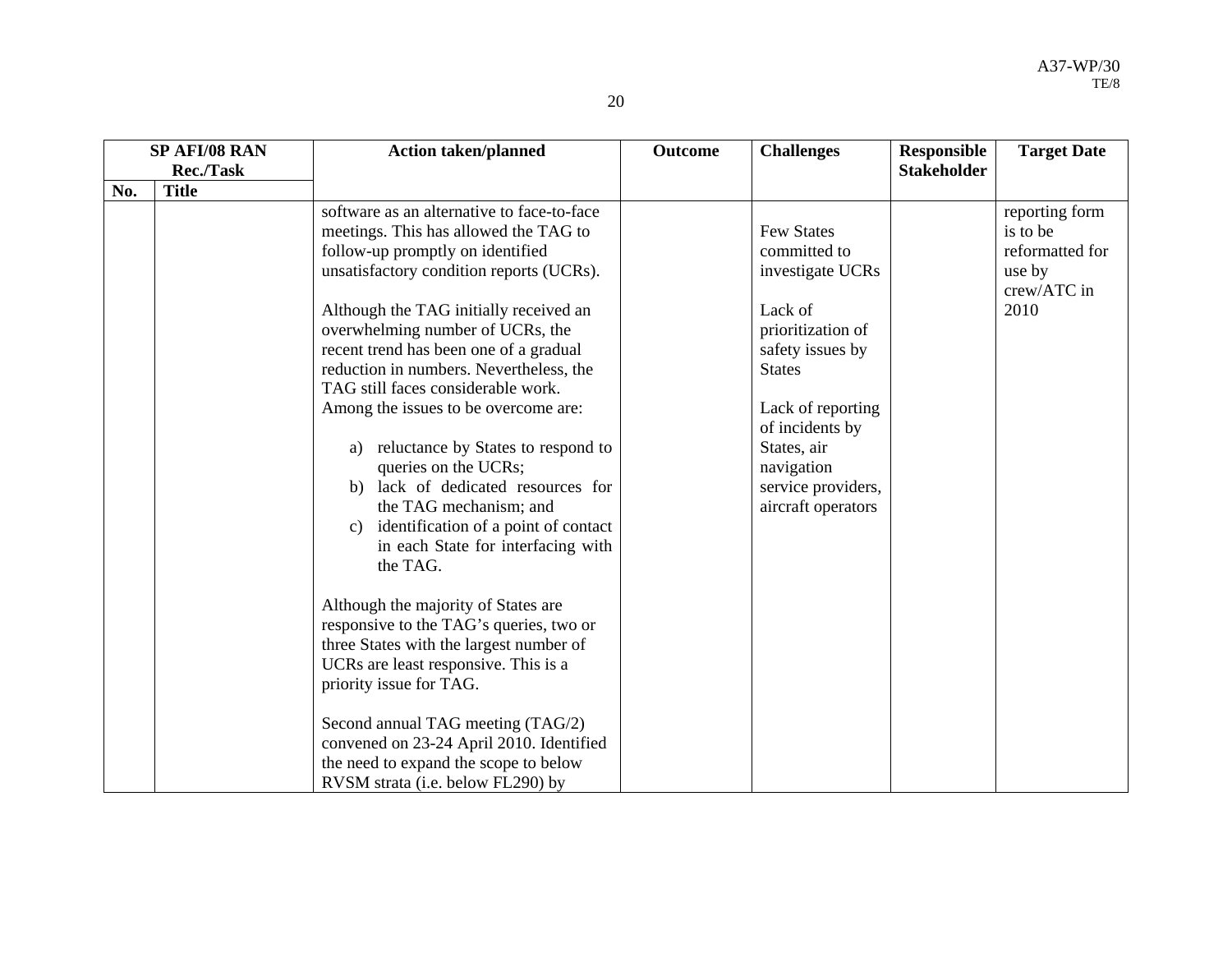| ٠ |  |
|---|--|
|   |  |

|     | SP AFI/08 RAN                                                                                                   | <b>Action taken/planned</b>                                                                                                                                                                                                                                                                                                                                                                                                                                                                                                                                                                                                                                             | <b>Outcome</b>                           | <b>Challenges</b>                                                                                                 | <b>Responsible</b>                            | <b>Target Date</b>                                                           |
|-----|-----------------------------------------------------------------------------------------------------------------|-------------------------------------------------------------------------------------------------------------------------------------------------------------------------------------------------------------------------------------------------------------------------------------------------------------------------------------------------------------------------------------------------------------------------------------------------------------------------------------------------------------------------------------------------------------------------------------------------------------------------------------------------------------------------|------------------------------------------|-------------------------------------------------------------------------------------------------------------------|-----------------------------------------------|------------------------------------------------------------------------------|
|     | Rec./Task                                                                                                       |                                                                                                                                                                                                                                                                                                                                                                                                                                                                                                                                                                                                                                                                         |                                          |                                                                                                                   | <b>Stakeholder</b>                            |                                                                              |
| No. | <b>Title</b>                                                                                                    |                                                                                                                                                                                                                                                                                                                                                                                                                                                                                                                                                                                                                                                                         |                                          |                                                                                                                   |                                               |                                                                              |
|     |                                                                                                                 | considering trends coming from the AFI<br>ATS Incident Analysis Group (AIAG).<br>ATS/AIS/SAR SG/11 noted that one<br>contributor to limited States' response is<br>the use of informal formats for reporting                                                                                                                                                                                                                                                                                                                                                                                                                                                            |                                          |                                                                                                                   |                                               |                                                                              |
|     |                                                                                                                 | incidents. The Sub-Group agreed to<br>support the ROs to make the incident<br>reporting form in Doc 4444 Appendix 4<br>more user-friendly for crew and ATC.<br>ESAF RO to coordinate project.                                                                                                                                                                                                                                                                                                                                                                                                                                                                           |                                          |                                                                                                                   |                                               |                                                                              |
| 6/8 | Reduced vertical<br>separation minimum<br>(RVSM) monitoring<br>and follow-up<br>activities<br>Long-term project | Regional offices coordinated with the AFI<br>Regional Monitoring Agency (ARMA) to<br>follow-up on requirements of the<br>recommendation, in particular on the<br>provision of data for RVSM-approved<br>aircraft and appointment of RVSM<br>National Programme Managers. More<br>than 90% of RVSM-capable aircraft have<br>been approved. More progress is expected<br>as this is an ongoing process.<br>The ARMA Scrutiny Group has been<br>established.<br>The process of post operational safety<br>case (POSC) was carried out in the last<br>quarter of 2009. Preparations in<br>November led the POSC discussions and<br>brainstorming sessions with participants | Safe and<br>efficient RVSM<br>operations | States reluctance<br>to provide<br>operational<br>safety data<br>Limited States'<br>support to the<br><b>ARMA</b> | ROS<br>APIRG/<br><b>ARMA</b><br><b>States</b> | Implementation<br>on continuous<br>basis<br>Update at<br>APIRG/17<br>meeting |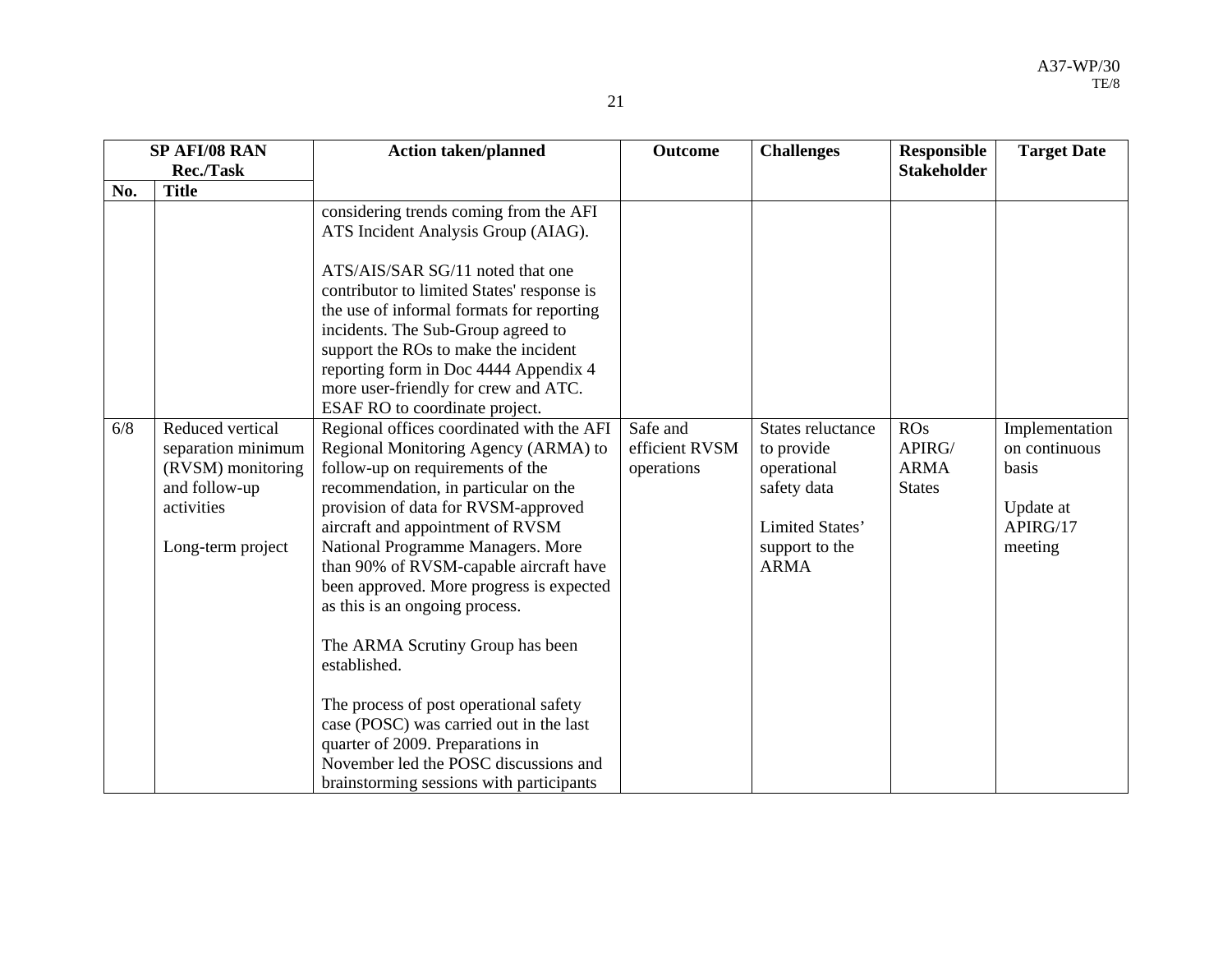|      | SP AFI/08 RAN                                                                           | <b>Action taken/planned</b>                                                                                                                                                                                                 | Outcome                                                                            | <b>Challenges</b>                                                                                                                                                                                                                                                                           | <b>Responsible</b>                | <b>Target Date</b>                            |
|------|-----------------------------------------------------------------------------------------|-----------------------------------------------------------------------------------------------------------------------------------------------------------------------------------------------------------------------------|------------------------------------------------------------------------------------|---------------------------------------------------------------------------------------------------------------------------------------------------------------------------------------------------------------------------------------------------------------------------------------------|-----------------------------------|-----------------------------------------------|
|      | Rec./Task                                                                               |                                                                                                                                                                                                                             |                                                                                    |                                                                                                                                                                                                                                                                                             | <b>Stakeholder</b>                |                                               |
| No.  | <b>Title</b>                                                                            |                                                                                                                                                                                                                             |                                                                                    |                                                                                                                                                                                                                                                                                             |                                   |                                               |
|      |                                                                                         | of the TAG from early December 2009 to<br>the end of January 2010. The process was<br>led by ARMA and facilitated by<br>consultants from ALTRAN.<br>RVSM POSC completed and considered<br>by ATS/AIS/SAR SG/11in April 2010 |                                                                                    |                                                                                                                                                                                                                                                                                             |                                   |                                               |
| 6/9  | Performance-based<br>navigation (PBN)<br>performance<br>objectives<br>Near-term project | PBN performance objectives updated by<br>the Joint Meeting of the PBN and GNSS<br>Task Forces have been endorsed by the<br>ATS/AIS/SAR SG/11 in April 2010.                                                                 | Performance-<br>based regional<br>air navigation<br>planning and<br>implementation | Lack of<br>understanding of<br>the concept and<br>resistance to go<br>beyond<br>traditional ATS<br>routes systems<br>States are not<br>participating in<br><b>PBN</b> Seminars<br>and/or sending<br>inappropriate<br>participants<br>Limited funds for<br>Seminars, etc<br>Lack of training | ROS<br>APIRG and<br><b>States</b> | 2011<br>Update PFFs at<br>APIRG/17<br>meeting |
| 6/10 | Support for<br>establishment of an<br>Africa ICAO flight                                | Developments in the global<br>implementation of PBN, in particular, the<br>establishment of the Flight Procedure                                                                                                            | Establishment<br>of AFI FPO                                                        | Limited<br>resources in the<br>PBN programme                                                                                                                                                                                                                                                | <b>ICAO HQ</b>                    | 2011<br>Noting that                           |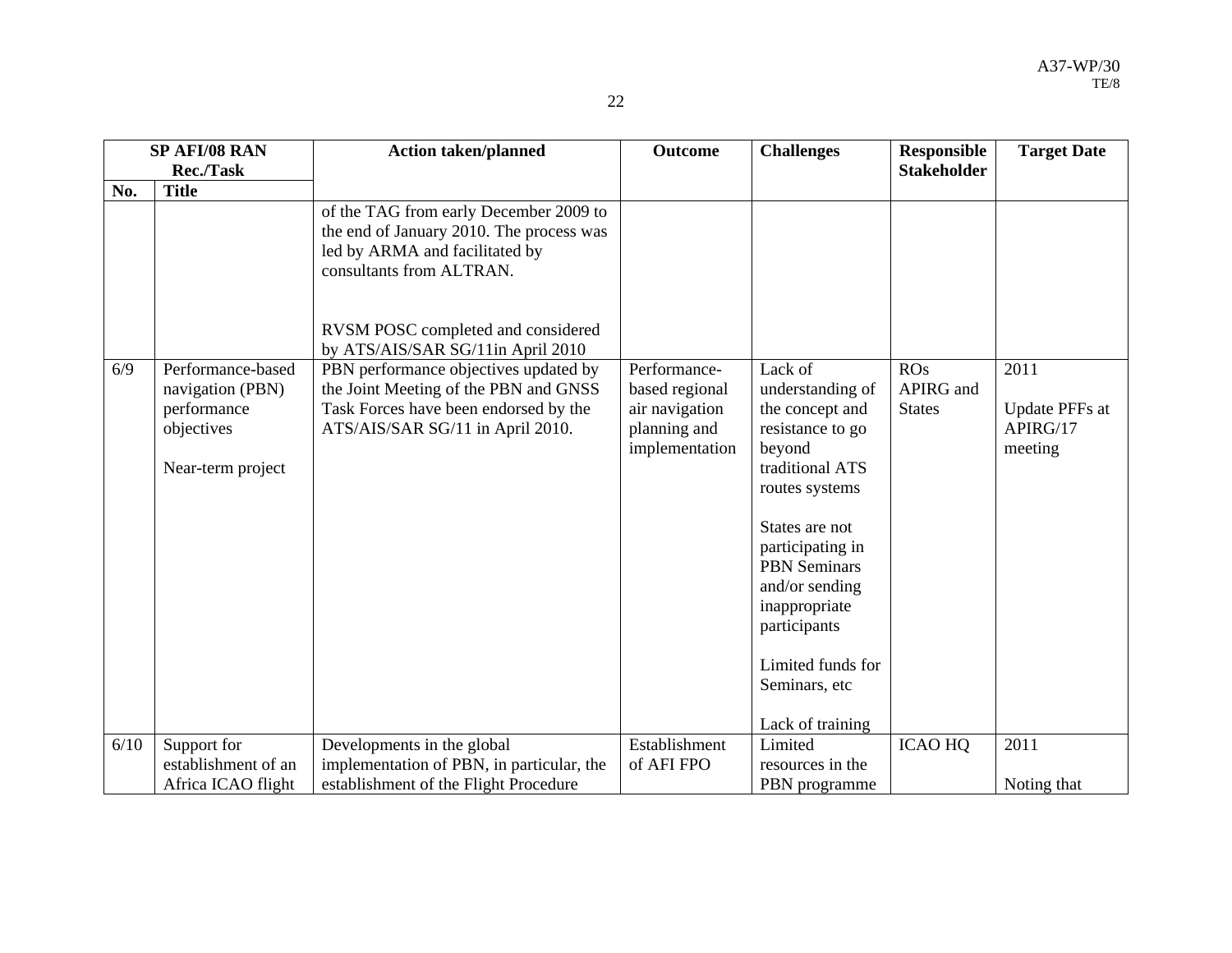|      | SP AFI/08 RAN      | <b>Action taken/planned</b>                                                      | <b>Outcome</b> | <b>Challenges</b> | <b>Responsible</b> | <b>Target Date</b>      |
|------|--------------------|----------------------------------------------------------------------------------|----------------|-------------------|--------------------|-------------------------|
|      | Rec./Task          |                                                                                  |                |                   | <b>Stakeholder</b> |                         |
| No.  | <b>Title</b>       |                                                                                  |                |                   |                    |                         |
|      | procedures office  | Office (FPO) in the APAC Region, has                                             |                |                   |                    | <b>APAC FPO has</b>     |
|      |                    | provided information and experience                                              |                |                   |                    | just been               |
|      | Short-term project | indicating that one FPO be established at                                        |                |                   |                    | established, the        |
|      |                    | a time. Consequently, the joint meeting of                                       |                |                   |                    | Secretariat has         |
|      |                    | the PBN and GNSS Task Forces, 8 to 10                                            |                |                   |                    | been requested          |
|      |                    | September 2009, suggested that ICAO                                              |                |                   |                    | to expedite the         |
|      |                    | delay dissemination of a letter inviting                                         |                |                   |                    | establishment of        |
|      |                    | States to submit proposals for the                                               |                |                   |                    | a similar FPO           |
|      |                    | establishment and hosting of the AFI                                             |                |                   |                    | for the AFI             |
|      |                    | FPO.                                                                             |                |                   |                    | Region                  |
|      |                    |                                                                                  |                |                   |                    |                         |
|      |                    | The AFI ATS/AIS/SAR SG/11 meeting                                                |                |                   |                    | Implementation          |
|      |                    | 26 to 30 May 2010 was of a strong view<br>that the AFI FPP should not be delayed |                |                   |                    | to be guided by         |
|      |                    | further and the letter inviting interested                                       |                |                   |                    | experience<br>gained in |
|      |                    | States to make proposal to host and                                              |                |                   |                    | establishing            |
|      |                    | support the FPP, should be circulated                                            |                |                   |                    | <b>APAC FPO</b>         |
|      |                    | immediately. Accordingly, the letter was                                         |                |                   |                    |                         |
|      |                    | circulated in June 2010.                                                         |                |                   |                    |                         |
| 6/11 | Implementation of  | The fifth meeting of the AFI                                                     | Implementation | Limited exposure  | ROS                | Implementation          |
|      | WGS-84 and eTOD    | AIS/MAP/Task Force held in Dakar in                                              | of WGS-84 and  | of AIS/MAP        | <b>APIRG</b>       | on continuous           |
|      |                    | May 2009, pursued follow-up actions and                                          | eTOD           | staff to          | <b>States</b>      | basis                   |
|      | Long-term project  | provided States with guidelines/strategies                                       |                | appropriate       |                    |                         |
|      |                    | for the implementation of world geodetic                                         |                | knowledge and     |                    | Update at               |
|      |                    | system-1984 (WGS-84), eTOD and the                                               |                | skills            |                    | APIRG/17                |
|      |                    | elimination of AIS/MAP deficiencies.                                             |                |                   |                    | meeting                 |
|      |                    |                                                                                  |                | Limited funds     |                    |                         |
|      |                    | The Third Regional AIM Congress                                                  |                | available to      |                    |                         |
|      |                    | highlighted the AFI Region's transition                                          |                | States for the    |                    |                         |
|      |                    | roadmap of AIS to AIM.                                                           |                | implementation    |                    |                         |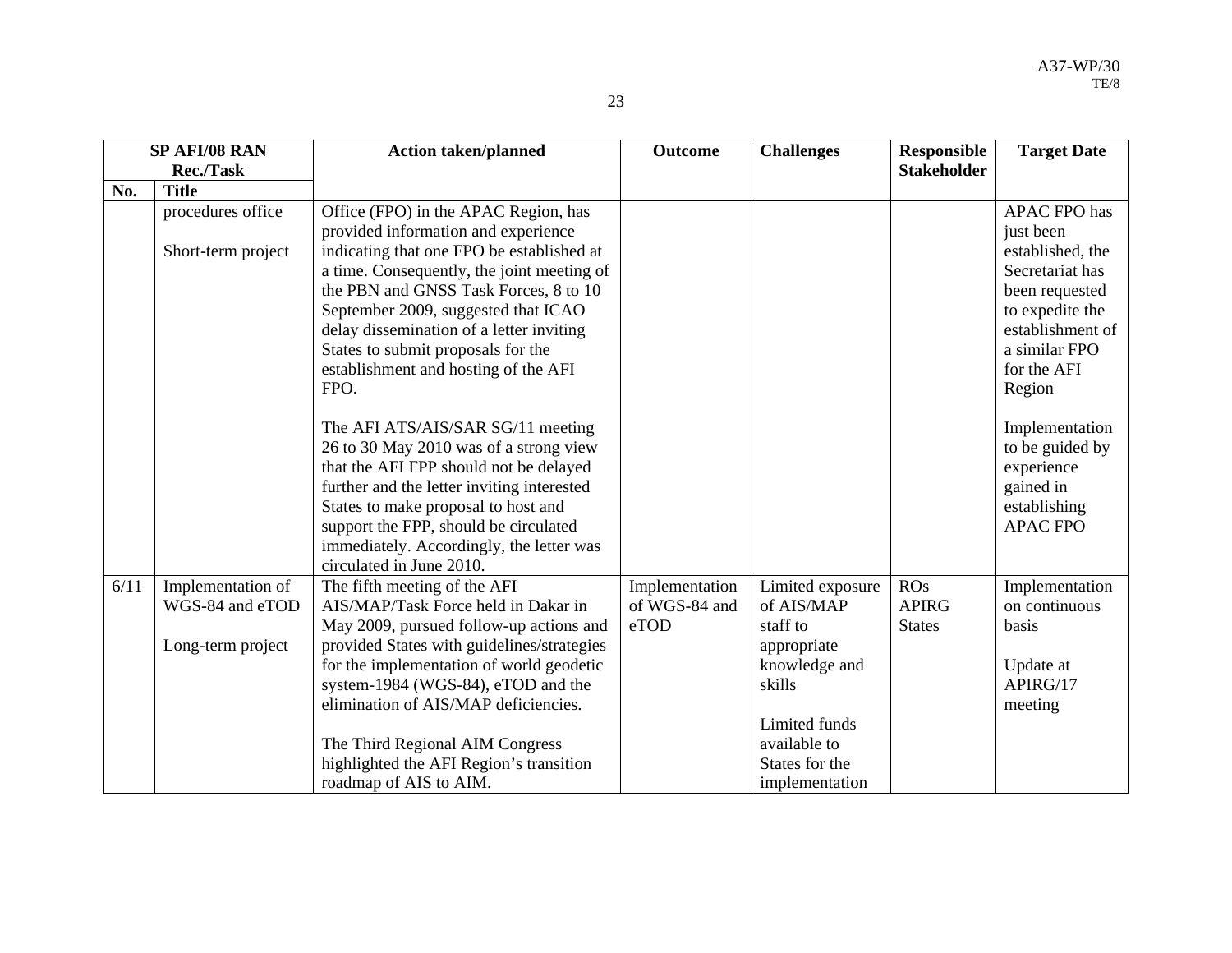| ٠ |  |
|---|--|
|   |  |

|      | SP AFI/08 RAN                                                                                                                        | <b>Action taken/planned</b>                                                                                                                                                                   | Outcome                                                                                       | <b>Challenges</b>                                                                                                                   | <b>Responsible</b>                   | <b>Target Date</b>                       |
|------|--------------------------------------------------------------------------------------------------------------------------------------|-----------------------------------------------------------------------------------------------------------------------------------------------------------------------------------------------|-----------------------------------------------------------------------------------------------|-------------------------------------------------------------------------------------------------------------------------------------|--------------------------------------|------------------------------------------|
|      | <b>Rec./Task</b>                                                                                                                     |                                                                                                                                                                                               |                                                                                               |                                                                                                                                     | <b>Stakeholder</b>                   |                                          |
| No.  | <b>Title</b>                                                                                                                         |                                                                                                                                                                                               |                                                                                               |                                                                                                                                     |                                      |                                          |
|      |                                                                                                                                      |                                                                                                                                                                                               |                                                                                               | Lack of<br>coordination<br>between FIRs in<br>implementation<br>of WGS-84                                                           |                                      |                                          |
| 6/12 | Full implementation<br>of Atlantic Ocean<br>random RNAV<br>routing area<br>(AORRA)<br>Short-term project                             | Phases II (2009) and III (2010) are fully<br>implemented.                                                                                                                                     | Implementation<br>of AORRRA                                                                   | Nil                                                                                                                                 | ROs<br><b>APIRG</b><br><b>States</b> | Completed                                |
| 6/13 | Publication of<br><b>GNSS-based RNP</b><br>approach<br>procedures<br>Short term project                                              | The ROs and the PBN Task Force have<br>taken up the initiative to encourage States<br>to bring the GNSS-based approaches into<br>operation.                                                   | GNSS-based<br>RNP approach<br>procedures                                                      | Funds to be<br>provided for<br>hands-on<br>guidance to<br><b>States</b><br>Lack of<br>confidence on<br>GNSS supported<br>navigation | ROS<br><b>APIRG</b><br><b>States</b> | 2010<br>Update at<br>APIRG/17<br>meeting |
| 6/14 | <b>ICAO</b> assistance<br>with legal and<br>regulatory issues<br>associated with<br>implementation of<br>GNSS approach<br>procedures | A survey will be conducted at a Joint<br>meeting of PBN and GNSS Task Forces<br>to ascertain the level of implementation<br>for each State in order to determine the<br>scope of the project. | Guidance on<br>regulatory<br>issues related to<br><b>GNSS</b> based<br>approach<br>procedures | Lack of funds to<br>provide for<br>hands-on<br>guidance to<br><b>States</b>                                                         | <b>ICAO HQ</b>                       | 2010<br>Update at<br>APIRG/17<br>meeting |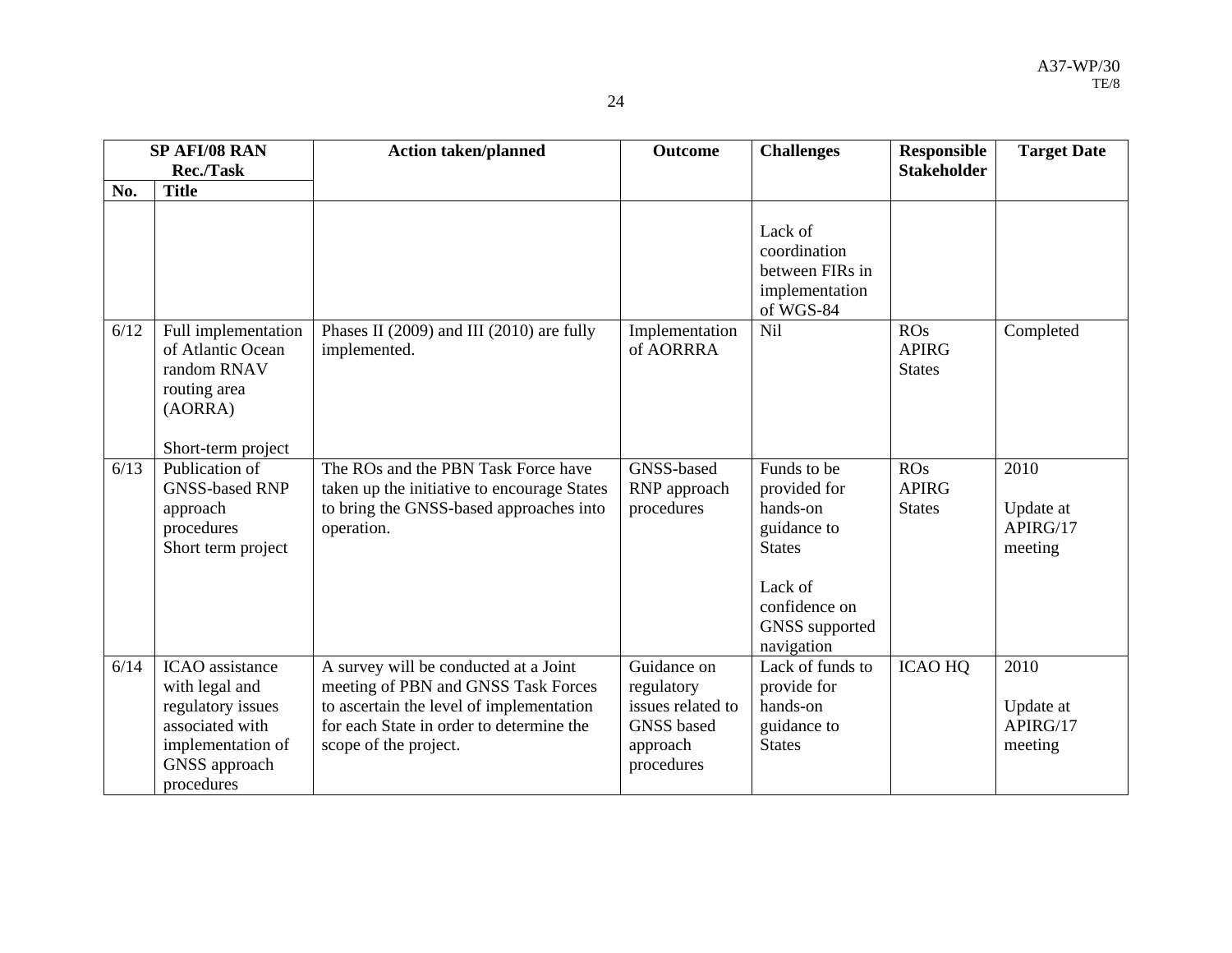|      | SP AFI/08 RAN                                                                                                                                                                              | <b>Action taken/planned</b>                                                                                                                                                                                                                   | <b>Outcome</b>                                                                  | <b>Challenges</b>                                                                                | <b>Responsible</b>           | <b>Target Date</b>                                                           |
|------|--------------------------------------------------------------------------------------------------------------------------------------------------------------------------------------------|-----------------------------------------------------------------------------------------------------------------------------------------------------------------------------------------------------------------------------------------------|---------------------------------------------------------------------------------|--------------------------------------------------------------------------------------------------|------------------------------|------------------------------------------------------------------------------|
|      | <b>Rec./Task</b>                                                                                                                                                                           |                                                                                                                                                                                                                                               |                                                                                 |                                                                                                  | <b>Stakeholder</b>           |                                                                              |
| No.  | <b>Title</b>                                                                                                                                                                               |                                                                                                                                                                                                                                               |                                                                                 |                                                                                                  |                              |                                                                              |
|      | Short- to medium-<br>term project                                                                                                                                                          |                                                                                                                                                                                                                                               |                                                                                 |                                                                                                  |                              |                                                                              |
| 6/15 | Foster the<br>implementation of<br>SIGMET and QMS<br>in the AFI Region<br>Long-term project                                                                                                | Adopted the MET performance objective:<br>Foster the implementation of SIGMET<br>and quality management system (QMS) in<br>the AFI Region.                                                                                                    | Implementation<br>of SIGMET and<br><b>QMS</b>                                   | Limited funds for<br>implementation                                                              | ROS<br><b>States</b>         | Implementation<br>on continuous<br>basis<br>Update at<br>APIRG/17<br>meeting |
| 6/16 | Technical and<br>financial support for<br>implementation of<br>quality management<br>systems in the AFI<br>Region<br>Medium-term<br>project                                                | ICAO, in collaboration with other donors,<br>will identify potential sources of technical<br>and financial support for States for the<br>implementation of quality management<br>systems (QMS) in the field of<br>aeronautical meteorology.   | <b>Efficient</b> and<br>effective<br>aeronautical<br>meteorological<br>services | Lack of<br>enthusiasm to<br>provide financial<br>and technical<br>support by<br>donors to States | <b>ICAO HQ</b><br><b>ROs</b> | 2012<br>Update at<br>APIRG/17<br>meeting                                     |
| 6/17 | Implementation of<br>terminal area<br>warnings and<br>forecasts, provision<br>of WAFS and<br>optimization of<br><b>OPMET</b> data<br>exchanges and<br>training for<br>meteorological staff | Adopted the MET performance objective:<br>Foster the implementation of terminal<br>area warnings and forecasts, provision of<br>world area forecast system (WAFS)<br>forecasts and optimization of OPMET<br>data exchanges in the AFI Region. | <b>Efficient</b> and<br>effective<br>aeronautical<br>meteorological<br>services | Lack of trained<br>personnel<br>resulting from<br>insufficient<br>budget at State<br>level       | ROS<br><b>States</b>         | Implementation<br>on continuous<br>basis<br>Update at<br>APIRG/17<br>meeting |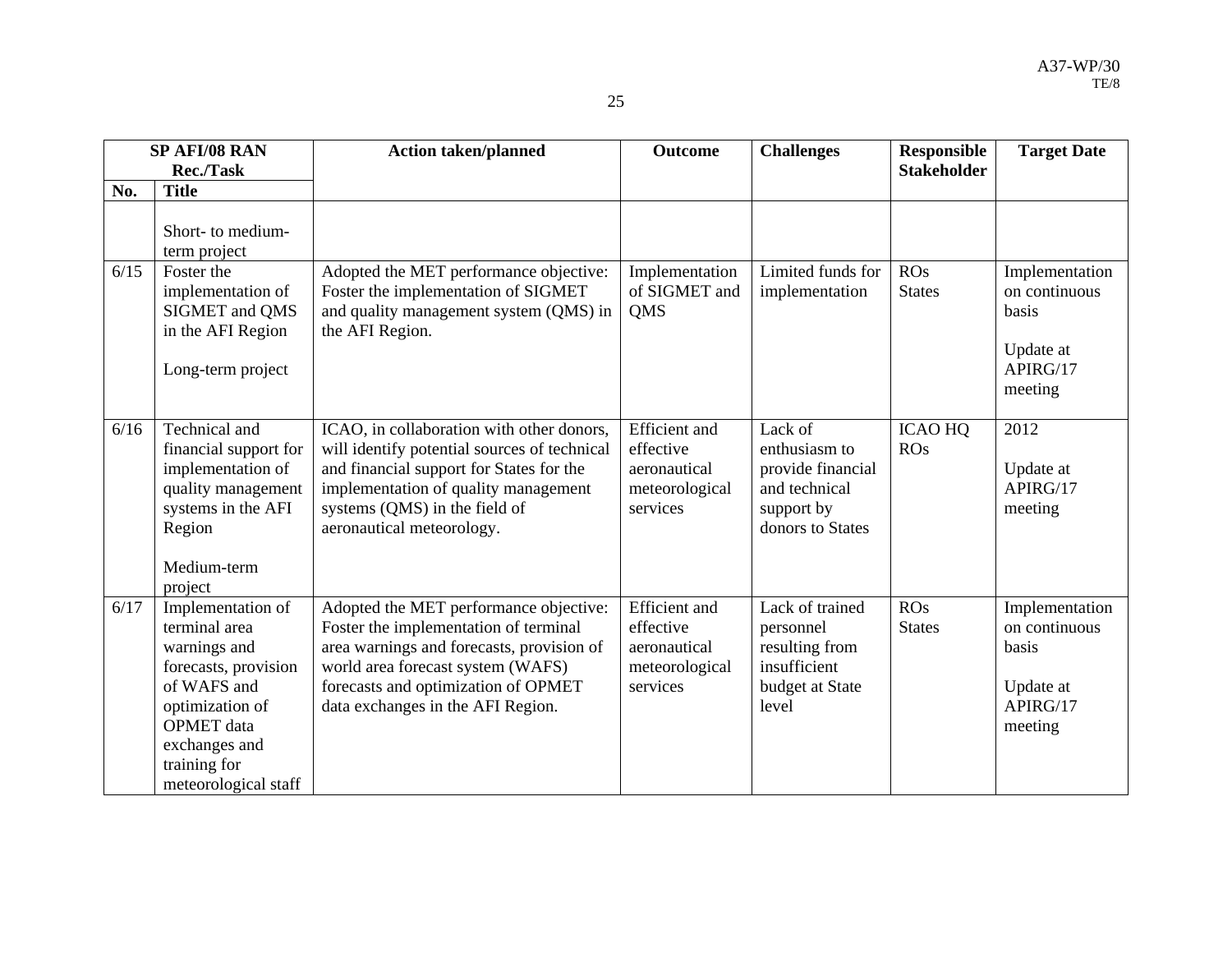|      | SP AFI/08 RAN                                                              | <b>Action taken/planned</b>                                                                                                                                                                                                                                                                                                                                                                                                                                                                                                                                                                                                                                                                                                                                            | <b>Outcome</b>               | <b>Challenges</b> | <b>Responsible</b>            | <b>Target Date</b>                       |
|------|----------------------------------------------------------------------------|------------------------------------------------------------------------------------------------------------------------------------------------------------------------------------------------------------------------------------------------------------------------------------------------------------------------------------------------------------------------------------------------------------------------------------------------------------------------------------------------------------------------------------------------------------------------------------------------------------------------------------------------------------------------------------------------------------------------------------------------------------------------|------------------------------|-------------------|-------------------------------|------------------------------------------|
|      | <b>Rec./Task</b>                                                           |                                                                                                                                                                                                                                                                                                                                                                                                                                                                                                                                                                                                                                                                                                                                                                        |                              |                   | <b>Stakeholder</b>            |                                          |
| No.  | <b>Title</b>                                                               |                                                                                                                                                                                                                                                                                                                                                                                                                                                                                                                                                                                                                                                                                                                                                                        |                              |                   |                               |                                          |
|      |                                                                            |                                                                                                                                                                                                                                                                                                                                                                                                                                                                                                                                                                                                                                                                                                                                                                        |                              |                   |                               |                                          |
|      | Long-term project                                                          |                                                                                                                                                                                                                                                                                                                                                                                                                                                                                                                                                                                                                                                                                                                                                                        |                              |                   |                               |                                          |
| 6/18 | <b>AFISNET</b> follow-<br>up Conclusion<br>$16/07$ :<br>Short-term project | <b>AFISNET 17th Coordination Meeting</b><br>(SNMC/17) was held in Monrovia,<br>Liberia, 23 to 25 June 2009 and<br>outstanding conclusions of SNMC/16<br>were considered;<br>A joint technical team for AFISNET<br>evaluation and re-engineering has been<br>established (Conc. 17/02);<br>List of AFISNET States to be<br>evaluated has been established; and<br>GCAA (Ghana), Roberts FIR and<br><b>ASECNA</b> nominated as Team Leaders<br>of three teams to conduct the<br>evaluation from 15 August to<br>15 October 2009;<br>WACAF follow-up letter SR 3/76-0743,<br>dated 15 October 2009, sent to States and<br>international organizations;<br>WACAF letter SR 3/76-0032, dated 20<br>January 2010, drawn attention to<br>SNMC/17, Conclusion 02 and requested | Modernized<br><b>AFISNET</b> | Lack of funding   | <b>WACAF</b><br><b>States</b> | 2010<br>Update at<br>APIRG/17<br>meeting |
|      |                                                                            | for nomination of experts and team<br>leaders, and evaluation reports if                                                                                                                                                                                                                                                                                                                                                                                                                                                                                                                                                                                                                                                                                               |                              |                   |                               |                                          |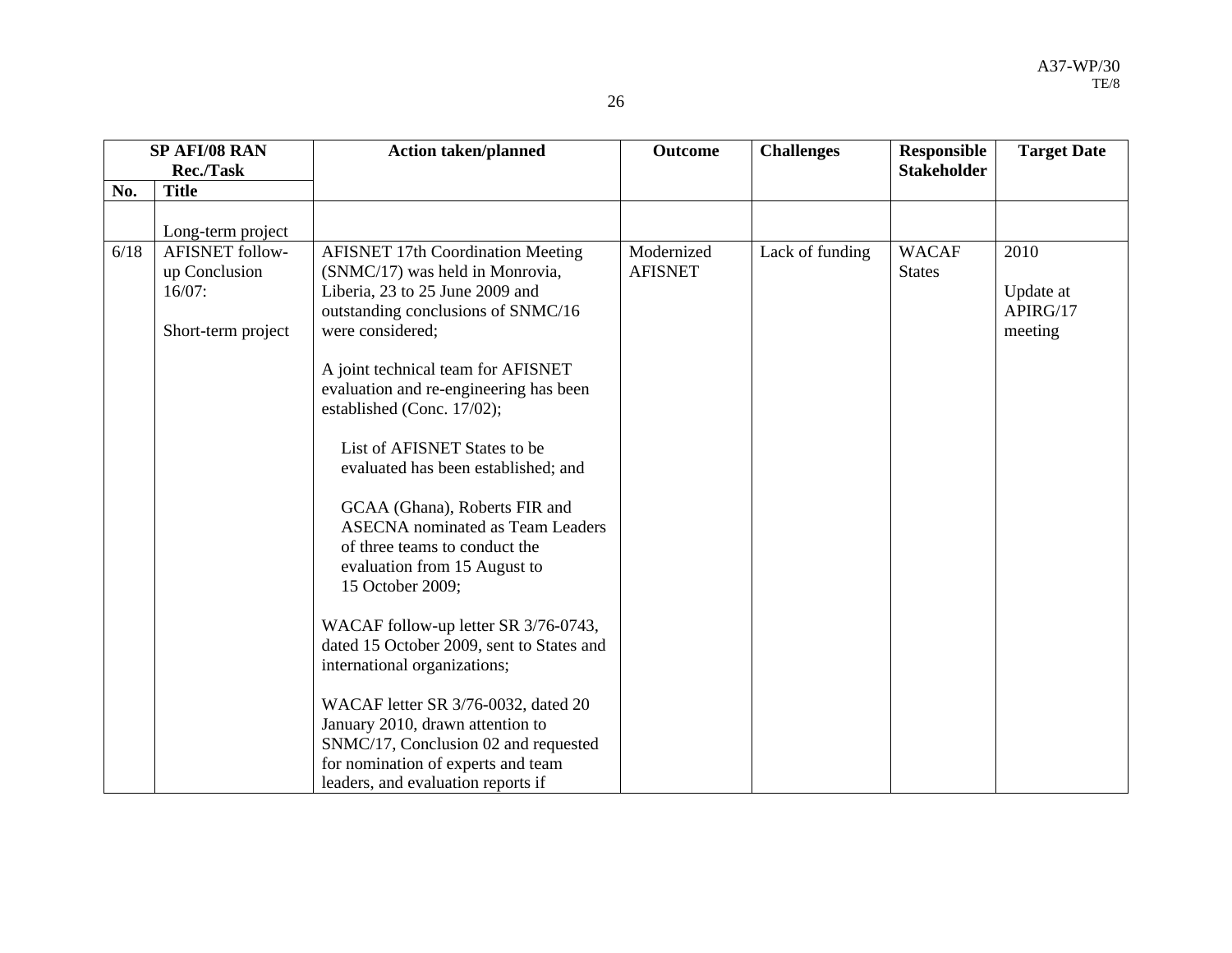|      | SP AFI/08 RAN                                                                                                                                    | <b>Action taken/planned</b>                                                                                                                                                                                                                                                                                                                                                                                                                                                             | <b>Outcome</b>                                  | <b>Challenges</b>                                               | <b>Responsible</b>                                     | <b>Target Date</b>                       |
|------|--------------------------------------------------------------------------------------------------------------------------------------------------|-----------------------------------------------------------------------------------------------------------------------------------------------------------------------------------------------------------------------------------------------------------------------------------------------------------------------------------------------------------------------------------------------------------------------------------------------------------------------------------------|-------------------------------------------------|-----------------------------------------------------------------|--------------------------------------------------------|------------------------------------------|
|      | <b>Rec./Task</b>                                                                                                                                 |                                                                                                                                                                                                                                                                                                                                                                                                                                                                                         |                                                 |                                                                 | <b>Stakeholder</b>                                     |                                          |
| No.  | <b>Title</b>                                                                                                                                     |                                                                                                                                                                                                                                                                                                                                                                                                                                                                                         |                                                 |                                                                 |                                                        |                                          |
|      |                                                                                                                                                  | available;<br>A list of experts finalized on 16 March<br>2010 to carry out the work; and<br>A coordinating meeting was held in the<br>WACAF Office in April 2010 with team<br>leaders to adopt the planning of the on-<br>site evaluation.                                                                                                                                                                                                                                              |                                                 |                                                                 |                                                        |                                          |
| 6/19 | Planning,<br>implementation and<br>operation of very<br>small aperture<br>terminal (VSAT)<br>networks in the AFI<br>Region<br>Short-term project | All VSAT network management groups<br>have been informed about the need for<br>harmonization of communication<br>networks: SADC, 6 and 7 April 2009;<br>NAFISAT, 22 and 23 April; and<br>AFISNET, 13 to 15 June 2009.<br>SAT/14 called for a CAFSAT<br>management committee to be established,<br>which is similar to SNMC that was<br>created for AFISNET (Con.<br>SAT14TF1/01).<br>SAT/15 (19 to 21 May 2010) discussed<br>and went through the implementation of<br>this conclusion. | <b>Seamless AFI</b><br>communication<br>network | Lack of funds to<br>support<br>development of<br>this programme | ROS<br>States/ANS<br>P using<br><b>VSAT</b><br>service | 2011<br>Update at<br>APIRG/17<br>meeting |
| 6/20 | Improvement of air-                                                                                                                              | Frequency management programme is                                                                                                                                                                                                                                                                                                                                                                                                                                                       | Efficient                                       | Nil                                                             | <b>ICAO HQ</b>                                         | 2010                                     |
|      | ground high                                                                                                                                      | being developed by CNS section of ICAO                                                                                                                                                                                                                                                                                                                                                                                                                                                  | frequency                                       |                                                                 |                                                        |                                          |
|      | frequency (HF)                                                                                                                                   | HQ.                                                                                                                                                                                                                                                                                                                                                                                                                                                                                     | assignment and                                  |                                                                 |                                                        | SIP workshop in                          |
|      | communications in                                                                                                                                |                                                                                                                                                                                                                                                                                                                                                                                                                                                                                         | improved air -                                  |                                                                 |                                                        | Sept 2010                                |
|      | the AFI Region                                                                                                                                   |                                                                                                                                                                                                                                                                                                                                                                                                                                                                                         | ground                                          |                                                                 |                                                        |                                          |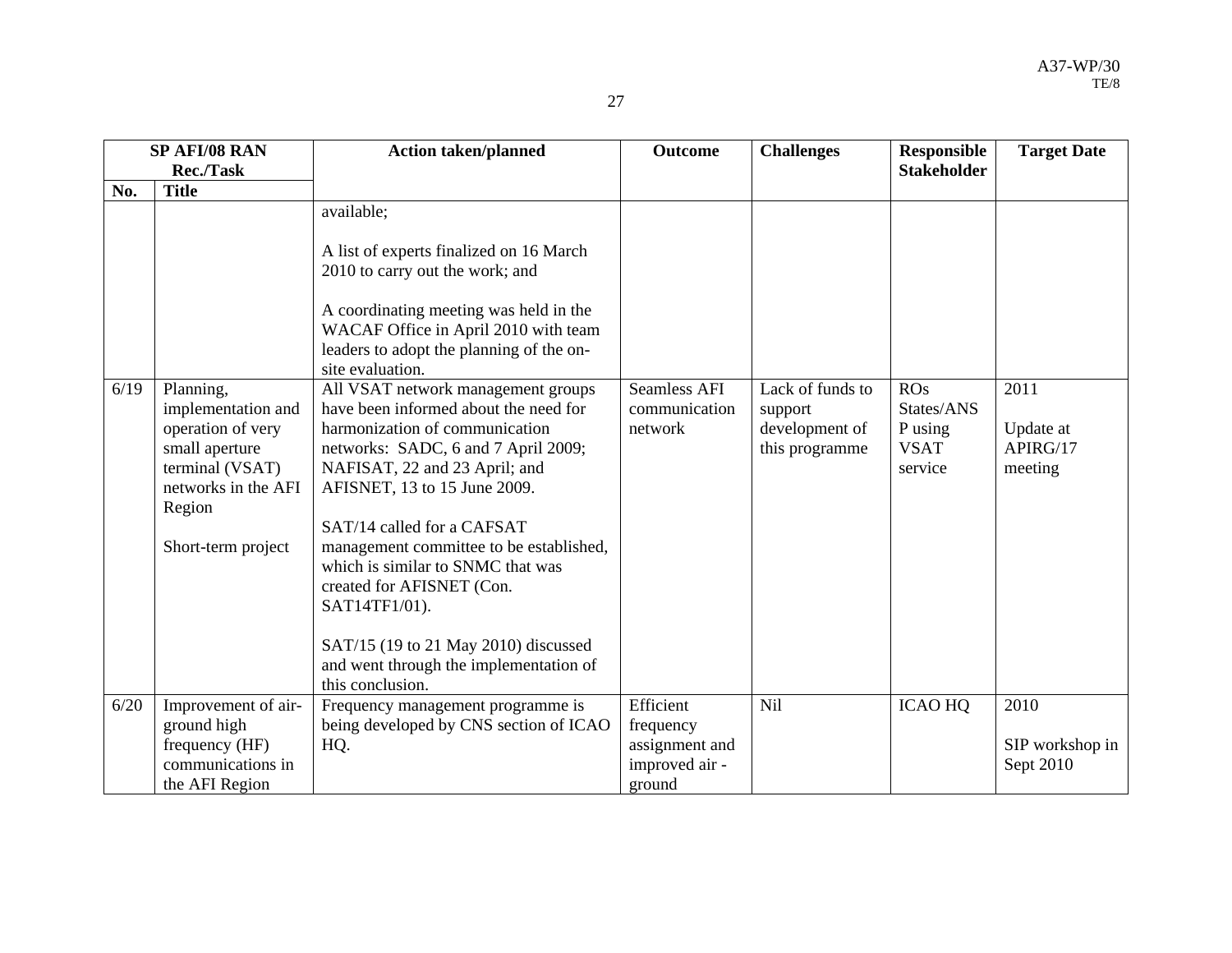|      | SP AFI/08 RAN<br><b>Rec./Task</b>                         | <b>Action taken/planned</b>                                                                                                                                                                                                                                                                                                                                                                                                                    | <b>Outcome</b>                                                             | <b>Challenges</b>                                                                                                                                      | <b>Responsible</b><br><b>Stakeholder</b> | <b>Target Date</b>                       |
|------|-----------------------------------------------------------|------------------------------------------------------------------------------------------------------------------------------------------------------------------------------------------------------------------------------------------------------------------------------------------------------------------------------------------------------------------------------------------------------------------------------------------------|----------------------------------------------------------------------------|--------------------------------------------------------------------------------------------------------------------------------------------------------|------------------------------------------|------------------------------------------|
| No.  | <b>Title</b>                                              |                                                                                                                                                                                                                                                                                                                                                                                                                                                |                                                                            |                                                                                                                                                        |                                          |                                          |
|      | through use of<br>ionospheric<br>propagation<br>forecasts |                                                                                                                                                                                                                                                                                                                                                                                                                                                | communication<br>reliability                                               |                                                                                                                                                        |                                          | Update at<br>APIRG/17<br>meeting         |
|      | Short-term project                                        |                                                                                                                                                                                                                                                                                                                                                                                                                                                |                                                                            |                                                                                                                                                        |                                          |                                          |
| 6/21 | Frequency spectrum<br>Short- to medium-<br>term           | AFI States are updating the COM list to<br>populate the frequency database;<br>ICAO Headquarters organized a<br>workshop as well as the first AFIFMG<br>Meeting in Dakar from 28 September to<br>2 October 2009;<br>States and other international<br>organizations were informed of the ICAO<br>position and requested its support;<br>A regional coordination meeting will be<br>held to develop a harmonized position<br>prior to WRC-2012. | ICAO position<br>for WRC is<br>supported by<br>States and<br>organizations | Funds are<br>required to<br>convene ACP-<br>GF meeting in<br>AFI to coordinate<br>States' position<br>Lack of funds for<br>ROs to attend<br><b>ATU</b> | <b>ICAO HQ</b><br>ROS<br><b>States</b>   | 2012<br>Update at<br>APIRG/17<br>meeting |
| 6/22 | Establishment of                                          | A SAR task force has been created with                                                                                                                                                                                                                                                                                                                                                                                                         | Joint SAR                                                                  | Lack of States'                                                                                                                                        | <b>ROs</b>                               | Implementation                           |
|      | subregional search<br>and rescue (SAR)<br>arrangements    | the objective of establishing a joint SAR<br>arrangements including development of<br>the performance framework form.                                                                                                                                                                                                                                                                                                                          | arrangements                                                               | participation in<br><b>ICAO SAR</b><br>forums                                                                                                          | <b>States</b><br><b>APIRG</b>            | on continuous<br>basis<br>Task force     |
|      | Long-term project                                         | The East African Community, in<br>February 2010, addressed the issue of the<br>Development of a Framework for<br>Operation of the East African Search and                                                                                                                                                                                                                                                                                      |                                                                            | Lack of clearly<br>established SAR<br>organizations in<br><b>States</b>                                                                                |                                          | established<br>Update at<br>APIRG.17     |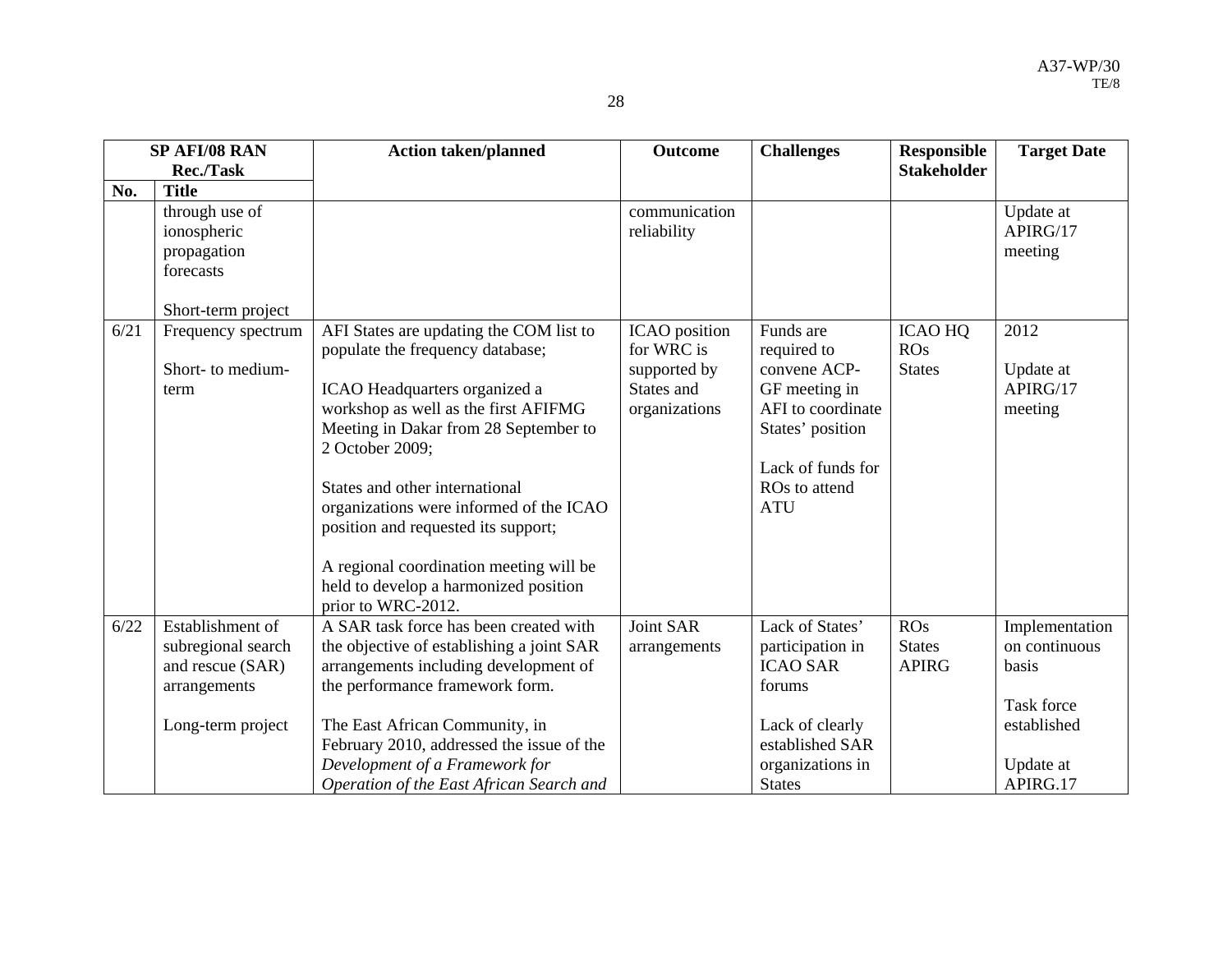| ٠ |                    |
|---|--------------------|
|   | ×<br>۰,<br>۰.<br>v |

|      | SP AFI/08 RAN                                                                                                                    | <b>Action taken/planned</b>                                                                                                                                                                                                                                                                                                                                                                                                                                                                                                                                                        | <b>Outcome</b>                                                                                                                                     | <b>Challenges</b>                                                                                                                                                | <b>Responsible</b>                  | <b>Target Date</b>                       |
|------|----------------------------------------------------------------------------------------------------------------------------------|------------------------------------------------------------------------------------------------------------------------------------------------------------------------------------------------------------------------------------------------------------------------------------------------------------------------------------------------------------------------------------------------------------------------------------------------------------------------------------------------------------------------------------------------------------------------------------|----------------------------------------------------------------------------------------------------------------------------------------------------|------------------------------------------------------------------------------------------------------------------------------------------------------------------|-------------------------------------|------------------------------------------|
|      | Rec./Task                                                                                                                        |                                                                                                                                                                                                                                                                                                                                                                                                                                                                                                                                                                                    |                                                                                                                                                    |                                                                                                                                                                  | <b>Stakeholder</b>                  |                                          |
| No.  | <b>Title</b>                                                                                                                     |                                                                                                                                                                                                                                                                                                                                                                                                                                                                                                                                                                                    |                                                                                                                                                    |                                                                                                                                                                  |                                     |                                          |
|      |                                                                                                                                  | Rescue (SAR) Agreement.<br>A seminar on SAR and civil/military<br>coordination was held in June 2010 in<br>Niamey to sensitize States on SAR issues<br>and their responsibilities in this field.<br>The UAE is sponsoring a SAR seminar in<br>2010 and is also supporting the<br>establishment of a Joint Rescue<br>Coordination Centre in the SADC States.<br>AFI SAR Services Integration Task Force<br>(ASSI TF) established by ATS/AIS/SAR<br>SG/11, will meet in 2010.<br>UAE funded Regional SAR Project in<br>Southern Africa was held May 2010 by<br><b>UAE SAR</b> expert |                                                                                                                                                    | Lack of clear<br>assignment of<br>responsibilities<br>and<br>accountabilities<br>in the provision<br>of SAR<br>Lack of training<br>in the field of<br><b>SAR</b> |                                     | meeting                                  |
| 6/23 | Implementation of<br>aerodrome<br>certification and<br>safety management<br>systems (SMS) at<br>aerodromes<br>Short-term project | A regional aerodrome certification<br>workshop was held in Casablanca (2009)<br>and another was held in collaboration<br>with the FAA, in Kampala (April 2010).<br>Several training activities on SSP/SMS<br>have been implemented and are<br>continuing under ACIP. The training<br>activities have included training-for-<br>trainers who are expected to continue                                                                                                                                                                                                               | <b>Officers</b><br>responsible for<br>SSP/SMS<br>implementation<br>trained<br>Trainers given<br>necessary skills<br>to conduct<br>further training | Limited human<br>resources<br>capability in the<br><b>States</b>                                                                                                 | <b>ACIP</b><br>ROS<br><b>States</b> | 2010<br>Update at<br>APIRG/17<br>meeting |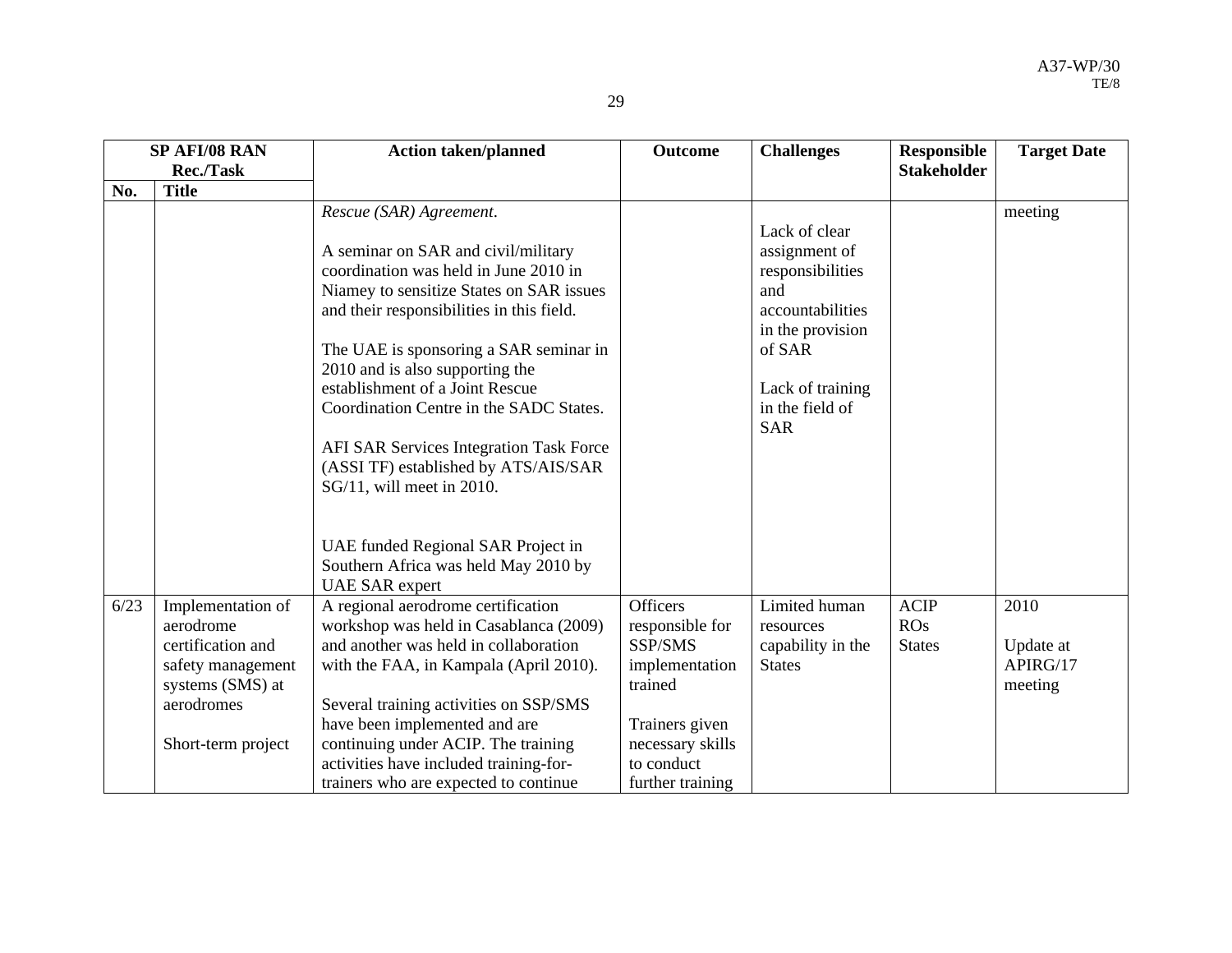|      | <b>SP AFI/08 RAN</b><br><b>Rec./Task</b>                                                                                     | <b>Action taken/planned</b>                                                                                                                                                                                                                                                                                                                                                                                     | <b>Outcome</b>                                          | <b>Challenges</b>                                                                                                                                             | <b>Responsible</b><br><b>Stakeholder</b> | <b>Target Date</b>                                                                                                                                |
|------|------------------------------------------------------------------------------------------------------------------------------|-----------------------------------------------------------------------------------------------------------------------------------------------------------------------------------------------------------------------------------------------------------------------------------------------------------------------------------------------------------------------------------------------------------------|---------------------------------------------------------|---------------------------------------------------------------------------------------------------------------------------------------------------------------|------------------------------------------|---------------------------------------------------------------------------------------------------------------------------------------------------|
| No.  | <b>Title</b>                                                                                                                 |                                                                                                                                                                                                                                                                                                                                                                                                                 |                                                         |                                                                                                                                                               |                                          |                                                                                                                                                   |
|      |                                                                                                                              | training activities with the States.<br>Assistance to develop SMS for EAC<br>Partner States is ongoing under ACIP.<br>Implementation challenges were<br>discussed at the Aerodromes Operations<br>Subgroup of APRIG (AOP/SG/8) in June<br>2010. Results to be submitted to<br>APIRG/17.                                                                                                                         | Existing and<br>emerging<br>challenges<br>identified    |                                                                                                                                                               |                                          |                                                                                                                                                   |
| 6/24 | Revised<br>membership of the<br>AFI Planning and<br>Implementation<br><b>Regional Group</b><br>(APIRG)<br>Short-term project | APIRG/17 amended the terms of<br>reference of the APIRG.                                                                                                                                                                                                                                                                                                                                                        | <b>Updated</b> terms<br>of reference of<br><b>APIRG</b> | Nil                                                                                                                                                           | <b>APIRG</b>                             | 2010                                                                                                                                              |
| 6/25 | Elimination of air<br>navigation<br>deficiencies in the<br><b>AFI</b> Region<br>Long-term project                            | The RO has planned for human resource<br>and ICT capacity improvements in order<br>to enhance interaction with States. This<br>will include development of interactive<br>websites including the regional deficiency<br>database.<br>Missions have been undertaken and more<br>are planned to target States to address<br>specific deficiencies identified as high<br>priority by SP AFI RAN, TAG and<br>APIRG. | Reduction in<br>deficiencies                            | Resource<br>limitations to<br>eliminate<br>deficiencies<br>Lack of<br>appropriate<br>prioritization for<br>resource<br>allocation<br>Lack of<br>commitment to | ROS<br><b>APIRG</b><br><b>States</b>     | Implementation<br>on continuous<br>basis<br>Update at<br>APIRG/17<br>meting<br>Review and<br>update<br>deficiency list<br>before year end<br>2010 |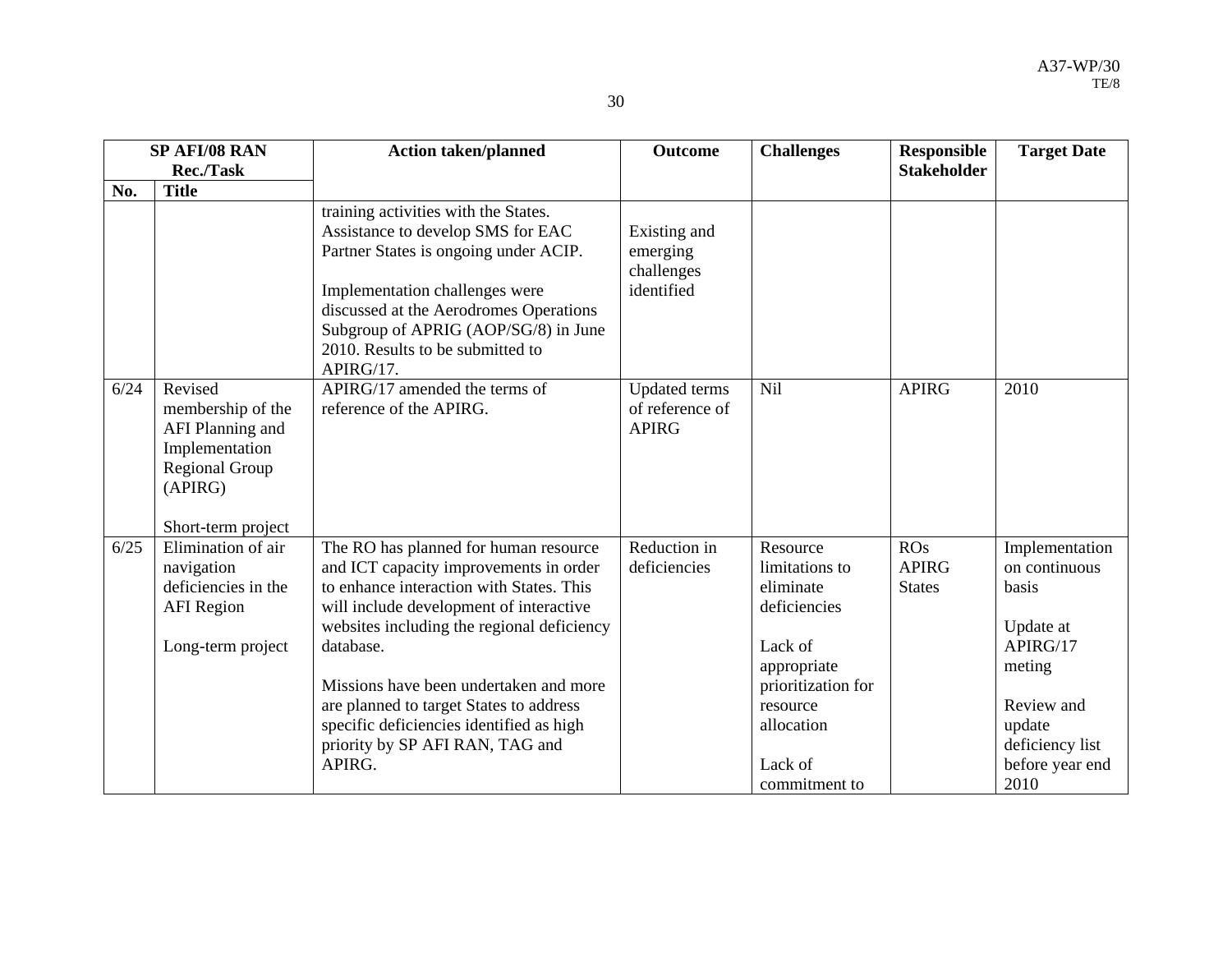| ۰.               |  |
|------------------|--|
| I<br>I<br>٠<br>× |  |

| <b>SP AFI/08 RAN</b> |                                                                                                                                                 | <b>Action taken/planned</b>                                                                                                                                                                                                                                                                                                                                                                                                                                                                                                                                                                                                                                                                                                                                                                                                                                                                              | <b>Outcome</b>                                                                                 | <b>Challenges</b>                                                        | <b>Responsible</b>                   | <b>Target Date</b>                                                           |
|----------------------|-------------------------------------------------------------------------------------------------------------------------------------------------|----------------------------------------------------------------------------------------------------------------------------------------------------------------------------------------------------------------------------------------------------------------------------------------------------------------------------------------------------------------------------------------------------------------------------------------------------------------------------------------------------------------------------------------------------------------------------------------------------------------------------------------------------------------------------------------------------------------------------------------------------------------------------------------------------------------------------------------------------------------------------------------------------------|------------------------------------------------------------------------------------------------|--------------------------------------------------------------------------|--------------------------------------|------------------------------------------------------------------------------|
| Rec./Task            |                                                                                                                                                 |                                                                                                                                                                                                                                                                                                                                                                                                                                                                                                                                                                                                                                                                                                                                                                                                                                                                                                          |                                                                                                |                                                                          | <b>Stakeholder</b>                   |                                                                              |
| No.                  | <b>Title</b>                                                                                                                                    |                                                                                                                                                                                                                                                                                                                                                                                                                                                                                                                                                                                                                                                                                                                                                                                                                                                                                                          |                                                                                                |                                                                          |                                      |                                                                              |
| 6/26                 | A collaborative<br>approach to air<br>traffic management<br>(ATM) systems<br>planning that<br>considers the<br>environment<br>Long-term project | Regional performance objectives initiated<br>by the SP AFI RAN related specifically to<br>elimination of deficiencies reviewed and<br>updated by APIRG/17.<br>ATS/AIS/SAR SG/11 noted that current<br>AFI deficiency list relating to ATM,<br>AIS/MAP, SAR fields is not useful. It<br>does not reflect outcome of USOAP,<br>GASP GAP analysis, AFI Tactical Action<br>Group observations, State missions, etc.<br>Concerted effort to be initiated by ROs<br>before end of 2010 to rebuild database.<br>The RO will continue interaction with<br>States through State letters to foster<br>implementation.<br>APIRG established a subgroup to measure<br>environmental benefits of ATM<br>improvements; the APIRG and its<br>subgroup have been informed of the need<br>to consider the environment when<br>planning for air navigation system<br>implementation.<br>ATS/AIS/SAR SG/11 has updated PFFs | Adoption of the<br><b>ATM</b><br>operational<br>concept of<br>collaborative<br>decision making | resolve<br>deficiencies<br>Limited<br>availability of<br>funds in States | ROS<br><b>APIRG</b><br><b>States</b> | Implementation<br>on continuous<br>basis<br>Update at<br>APIRG/17<br>meeting |
|                      |                                                                                                                                                 | accordingly.                                                                                                                                                                                                                                                                                                                                                                                                                                                                                                                                                                                                                                                                                                                                                                                                                                                                                             |                                                                                                |                                                                          |                                      |                                                                              |
| 6/27                 | Pandemic                                                                                                                                        | States were encouraged to join CAPSCA                                                                                                                                                                                                                                                                                                                                                                                                                                                                                                                                                                                                                                                                                                                                                                                                                                                                    | Enhanced                                                                                       | Lack of                                                                  | <b>ICAO</b>                          | Implementation                                                               |
|                      | preparedness                                                                                                                                    | project.                                                                                                                                                                                                                                                                                                                                                                                                                                                                                                                                                                                                                                                                                                                                                                                                                                                                                                 | capability in                                                                                  | awareness of the                                                         | <b>States</b>                        | on continuous                                                                |
|                      | planning in the                                                                                                                                 |                                                                                                                                                                                                                                                                                                                                                                                                                                                                                                                                                                                                                                                                                                                                                                                                                                                                                                          | preparedness                                                                                   | role and                                                                 |                                      | basis                                                                        |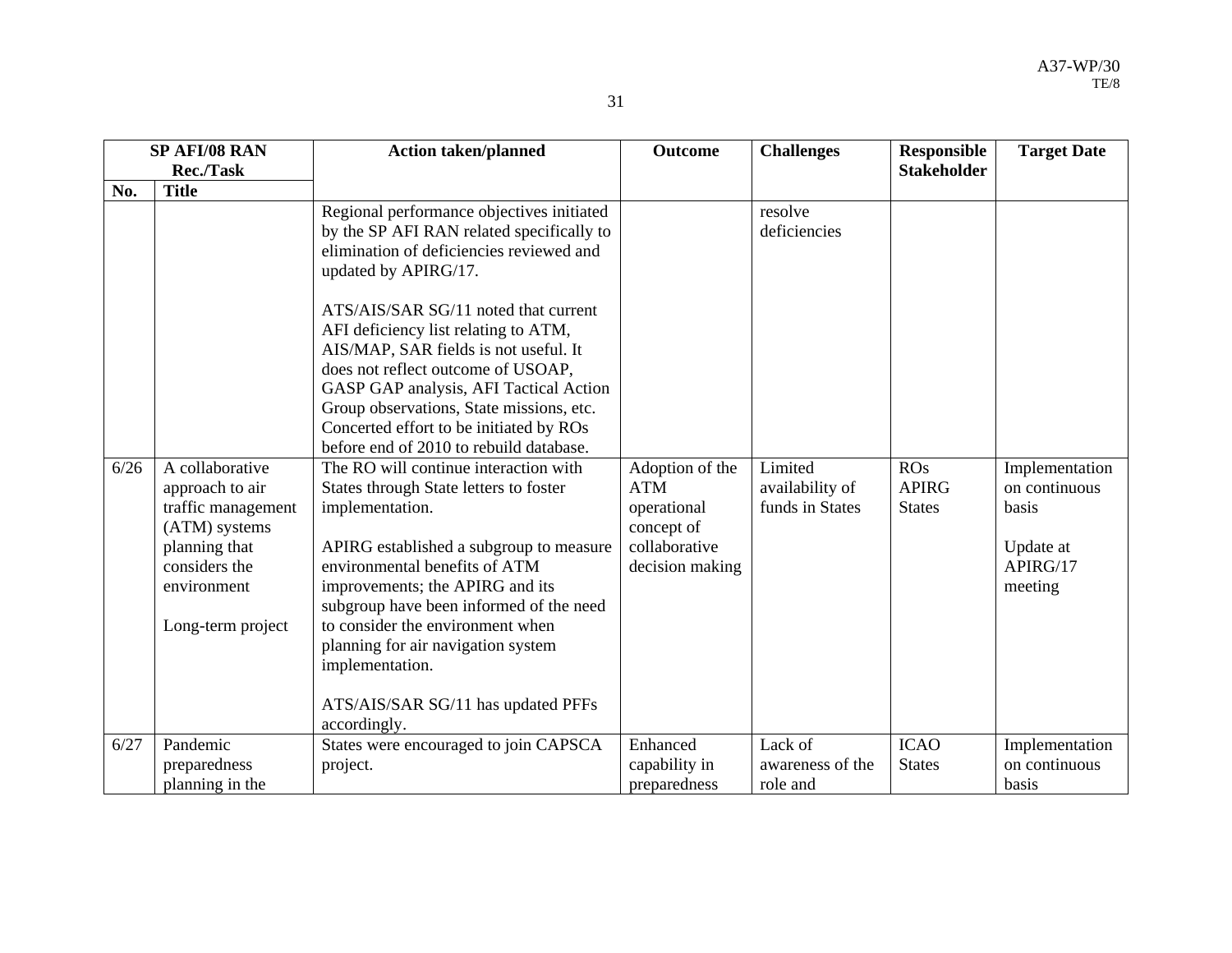|             | × |
|-------------|---|
| I<br>٠<br>× |   |

|      | SP AFI/08 RAN                                                                                             | <b>Action taken/planned</b>                                                                                                                                                                                                                                                                                             | <b>Outcome</b>                                                                                                         | <b>Challenges</b>                                                                                                 | <b>Responsible</b>           | <b>Target Date</b>                                                           |
|------|-----------------------------------------------------------------------------------------------------------|-------------------------------------------------------------------------------------------------------------------------------------------------------------------------------------------------------------------------------------------------------------------------------------------------------------------------|------------------------------------------------------------------------------------------------------------------------|-------------------------------------------------------------------------------------------------------------------|------------------------------|------------------------------------------------------------------------------|
|      | <b>Rec./Task</b>                                                                                          |                                                                                                                                                                                                                                                                                                                         |                                                                                                                        |                                                                                                                   | <b>Stakeholder</b>           |                                                                              |
| No.  | <b>Title</b>                                                                                              |                                                                                                                                                                                                                                                                                                                         |                                                                                                                        |                                                                                                                   |                              |                                                                              |
|      | aviation sector<br>Long-term project                                                                      | <b>Evaluations of Pandemic Preparedness</b><br>plans were carried out in 2009 at two<br>Airports in Nigeria (Abuja, Lagos) and<br>two airports in South Africa (Cape Town<br>and Johannesburg). One more evaluation<br>was carried out in Kenya in June 2010.<br>An additional evaluation is planned for<br>Mozambique. | planning for the<br>prevention of<br>spread of<br>communicable<br>disease through<br>air travel                        | responsibility of<br>civil aviation<br>authorities and<br>stakeholders in<br>pandemic<br>preparedness<br>planning |                              | Update at<br>APIRG/17<br>meeting                                             |
|      |                                                                                                           | A Regional Aviation Medicine Team<br>(RAMT) was established whose terms of<br>reference include coordination and<br>harmonization of preparedness planning<br>amongst stakeholders.<br>A Pandemic Preparedness Workshop was<br>implemented in Nairobi, Kenya in June<br>2010.                                           |                                                                                                                        |                                                                                                                   |                              |                                                                              |
| 6/28 | Implementation of a<br>Global ATM<br>System ICAO<br>technical<br>cooperation project<br>Long-term project | States were encouraged to join ICAO TC<br>project for implementation of<br>performance-based air navigation plan.<br>A project for assistance to States in the<br>implementation of PBN has been<br>developed and the draft presented at                                                                                | Regional project<br>for assistance to<br>States in the<br>implementation<br>of performance-<br>based air<br>navigation | Need to sensitize<br>States to<br>understand and<br>implement the<br>programme                                    | <b>ICAO</b><br><b>States</b> | Implementation<br>on continuous<br>basis<br>Update at<br>APIRG/17<br>meeting |
|      |                                                                                                           | APIRG/17 meeting.                                                                                                                                                                                                                                                                                                       | systems                                                                                                                |                                                                                                                   |                              |                                                                              |